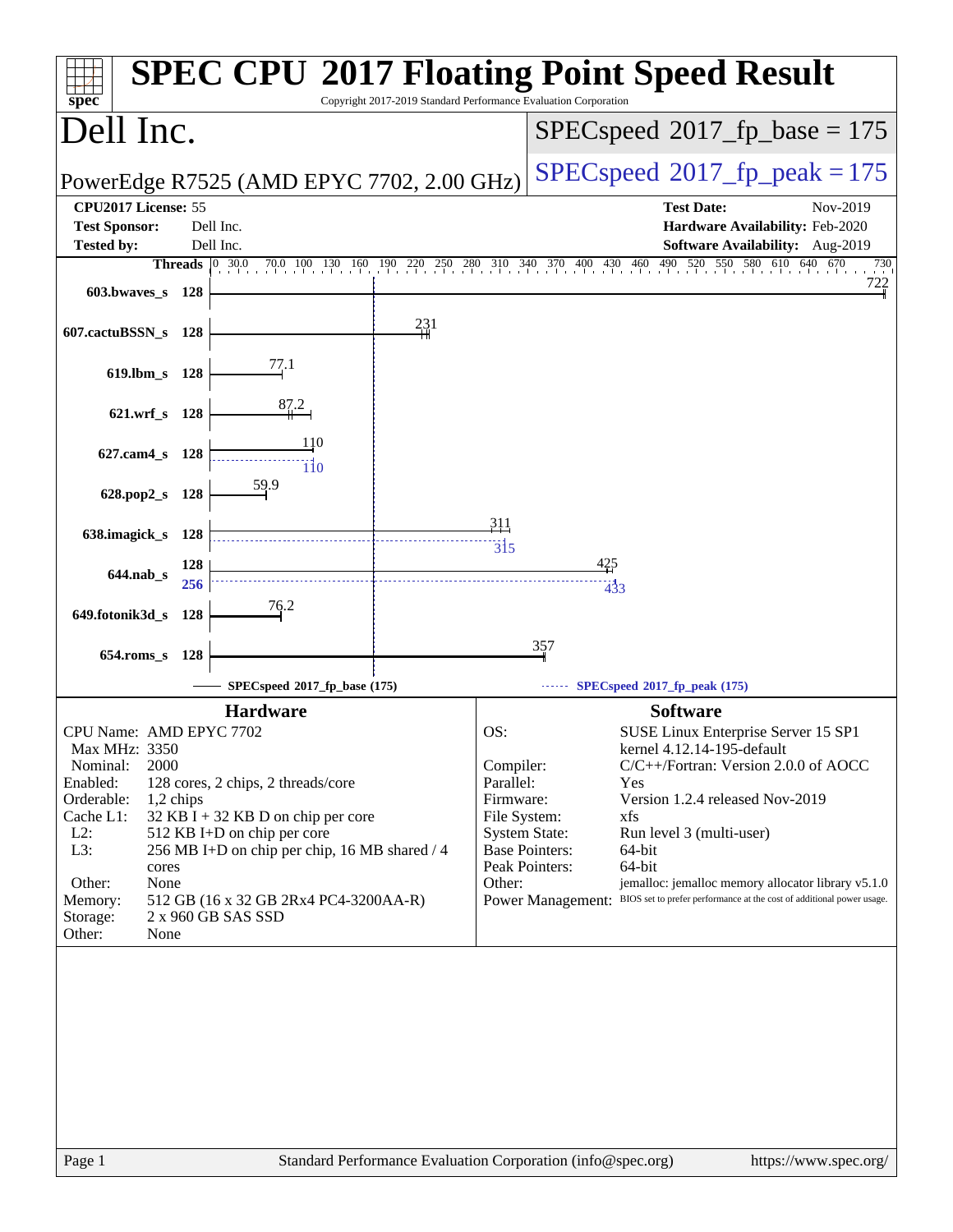#### **[spec](http://www.spec.org/) [SPEC CPU](http://www.spec.org/auto/cpu2017/Docs/result-fields.html#SPECCPU2017FloatingPointSpeedResult)[2017 Floating Point Speed Result](http://www.spec.org/auto/cpu2017/Docs/result-fields.html#SPECCPU2017FloatingPointSpeedResult)** Copyright 2017-2019 Standard Performance Evaluation Corporation Dell Inc. PowerEdge R7525 (AMD EPYC 7702, 2.00 GHz)  $\left|$  [SPECspeed](http://www.spec.org/auto/cpu2017/Docs/result-fields.html#SPECspeed2017fppeak)<sup>®</sup>[2017\\_fp\\_peak = 1](http://www.spec.org/auto/cpu2017/Docs/result-fields.html#SPECspeed2017fppeak)75 [SPECspeed](http://www.spec.org/auto/cpu2017/Docs/result-fields.html#SPECspeed2017fpbase)<sup>®</sup>2017 fp base = 175 **[CPU2017 License:](http://www.spec.org/auto/cpu2017/Docs/result-fields.html#CPU2017License)** 55 **[Test Date:](http://www.spec.org/auto/cpu2017/Docs/result-fields.html#TestDate)** Nov-2019 **[Test Sponsor:](http://www.spec.org/auto/cpu2017/Docs/result-fields.html#TestSponsor)** Dell Inc. **[Hardware Availability:](http://www.spec.org/auto/cpu2017/Docs/result-fields.html#HardwareAvailability)** Feb-2020 **[Tested by:](http://www.spec.org/auto/cpu2017/Docs/result-fields.html#Testedby)** Dell Inc. **[Software Availability:](http://www.spec.org/auto/cpu2017/Docs/result-fields.html#SoftwareAvailability)** Aug-2019 **[Results Table](http://www.spec.org/auto/cpu2017/Docs/result-fields.html#ResultsTable) [Benchmark](http://www.spec.org/auto/cpu2017/Docs/result-fields.html#Benchmark) [Threads](http://www.spec.org/auto/cpu2017/Docs/result-fields.html#Threads) [Seconds](http://www.spec.org/auto/cpu2017/Docs/result-fields.html#Seconds) [Ratio](http://www.spec.org/auto/cpu2017/Docs/result-fields.html#Ratio) [Seconds](http://www.spec.org/auto/cpu2017/Docs/result-fields.html#Seconds) [Ratio](http://www.spec.org/auto/cpu2017/Docs/result-fields.html#Ratio) [Seconds](http://www.spec.org/auto/cpu2017/Docs/result-fields.html#Seconds) [Ratio](http://www.spec.org/auto/cpu2017/Docs/result-fields.html#Ratio) Base [Threads](http://www.spec.org/auto/cpu2017/Docs/result-fields.html#Threads) [Seconds](http://www.spec.org/auto/cpu2017/Docs/result-fields.html#Seconds) [Ratio](http://www.spec.org/auto/cpu2017/Docs/result-fields.html#Ratio) [Seconds](http://www.spec.org/auto/cpu2017/Docs/result-fields.html#Seconds) [Ratio](http://www.spec.org/auto/cpu2017/Docs/result-fields.html#Ratio) [Seconds](http://www.spec.org/auto/cpu2017/Docs/result-fields.html#Seconds) [Ratio](http://www.spec.org/auto/cpu2017/Docs/result-fields.html#Ratio) Peak** [603.bwaves\\_s](http://www.spec.org/auto/cpu2017/Docs/benchmarks/603.bwaves_s.html) 128 **[81.7](http://www.spec.org/auto/cpu2017/Docs/result-fields.html#Median) [722](http://www.spec.org/auto/cpu2017/Docs/result-fields.html#Median)** 81.7 722 82.0 720 128 **[81.7](http://www.spec.org/auto/cpu2017/Docs/result-fields.html#Median) [722](http://www.spec.org/auto/cpu2017/Docs/result-fields.html#Median)** 81.7 722 82.0 720 [607.cactuBSSN\\_s](http://www.spec.org/auto/cpu2017/Docs/benchmarks/607.cactuBSSN_s.html) 128 73.6 227 71.2 234 **[72.0](http://www.spec.org/auto/cpu2017/Docs/result-fields.html#Median) [231](http://www.spec.org/auto/cpu2017/Docs/result-fields.html#Median)** 128 73.6 227 71.2 234 **[72.0](http://www.spec.org/auto/cpu2017/Docs/result-fields.html#Median) [231](http://www.spec.org/auto/cpu2017/Docs/result-fields.html#Median)** [619.lbm\\_s](http://www.spec.org/auto/cpu2017/Docs/benchmarks/619.lbm_s.html) 128 68.2 76.8 67.9 77.1 **[68.0](http://www.spec.org/auto/cpu2017/Docs/result-fields.html#Median) [77.1](http://www.spec.org/auto/cpu2017/Docs/result-fields.html#Median)** 128 68.2 76.8 67.9 77.1 **[68.0](http://www.spec.org/auto/cpu2017/Docs/result-fields.html#Median) [77.1](http://www.spec.org/auto/cpu2017/Docs/result-fields.html#Median)** [621.wrf\\_s](http://www.spec.org/auto/cpu2017/Docs/benchmarks/621.wrf_s.html) 128 157 84.0 **[152](http://www.spec.org/auto/cpu2017/Docs/result-fields.html#Median) [87.2](http://www.spec.org/auto/cpu2017/Docs/result-fields.html#Median)** 123 108 128 157 84.0 **[152](http://www.spec.org/auto/cpu2017/Docs/result-fields.html#Median) [87.2](http://www.spec.org/auto/cpu2017/Docs/result-fields.html#Median)** 123 108 [627.cam4\\_s](http://www.spec.org/auto/cpu2017/Docs/benchmarks/627.cam4_s.html) 128 **[80.7](http://www.spec.org/auto/cpu2017/Docs/result-fields.html#Median) [110](http://www.spec.org/auto/cpu2017/Docs/result-fields.html#Median)** 80.7 110 80.8 110 128 80.6 110 80.4 110 **[80.5](http://www.spec.org/auto/cpu2017/Docs/result-fields.html#Median) [110](http://www.spec.org/auto/cpu2017/Docs/result-fields.html#Median)** [628.pop2\\_s](http://www.spec.org/auto/cpu2017/Docs/benchmarks/628.pop2_s.html) 128 **[198](http://www.spec.org/auto/cpu2017/Docs/result-fields.html#Median) [59.9](http://www.spec.org/auto/cpu2017/Docs/result-fields.html#Median)** 199 59.7 198 60.0 128 **[198](http://www.spec.org/auto/cpu2017/Docs/result-fields.html#Median) [59.9](http://www.spec.org/auto/cpu2017/Docs/result-fields.html#Median)** 199 59.7 198 60.0 [638.imagick\\_s](http://www.spec.org/auto/cpu2017/Docs/benchmarks/638.imagick_s.html) 128 45.0 321 48.0 301 **[46.4](http://www.spec.org/auto/cpu2017/Docs/result-fields.html#Median) [311](http://www.spec.org/auto/cpu2017/Docs/result-fields.html#Median)** 128 45.8 315 **[45.8](http://www.spec.org/auto/cpu2017/Docs/result-fields.html#Median) [315](http://www.spec.org/auto/cpu2017/Docs/result-fields.html#Median)** 45.7 315 [644.nab\\_s](http://www.spec.org/auto/cpu2017/Docs/benchmarks/644.nab_s.html) 128 41.3 424 **[41.1](http://www.spec.org/auto/cpu2017/Docs/result-fields.html#Median) [425](http://www.spec.org/auto/cpu2017/Docs/result-fields.html#Median)** 40.6 430 256 40.3 433 40.4 432 **[40.4](http://www.spec.org/auto/cpu2017/Docs/result-fields.html#Median) [433](http://www.spec.org/auto/cpu2017/Docs/result-fields.html#Median)** [649.fotonik3d\\_s](http://www.spec.org/auto/cpu2017/Docs/benchmarks/649.fotonik3d_s.html) 128 120 76.3 121 75.4 **[120](http://www.spec.org/auto/cpu2017/Docs/result-fields.html#Median) [76.2](http://www.spec.org/auto/cpu2017/Docs/result-fields.html#Median)** 128 120 76.3 121 75.4 **[120](http://www.spec.org/auto/cpu2017/Docs/result-fields.html#Median) [76.2](http://www.spec.org/auto/cpu2017/Docs/result-fields.html#Median)** [654.roms\\_s](http://www.spec.org/auto/cpu2017/Docs/benchmarks/654.roms_s.html) 128 **[44.1](http://www.spec.org/auto/cpu2017/Docs/result-fields.html#Median) [357](http://www.spec.org/auto/cpu2017/Docs/result-fields.html#Median)** 44.2 356 44.0 358 128 **[44.1](http://www.spec.org/auto/cpu2017/Docs/result-fields.html#Median) [357](http://www.spec.org/auto/cpu2017/Docs/result-fields.html#Median)** 44.2 356 44.0 358 **[SPECspeed](http://www.spec.org/auto/cpu2017/Docs/result-fields.html#SPECspeed2017fpbase)[2017\\_fp\\_base =](http://www.spec.org/auto/cpu2017/Docs/result-fields.html#SPECspeed2017fpbase) 175 [SPECspeed](http://www.spec.org/auto/cpu2017/Docs/result-fields.html#SPECspeed2017fppeak)[2017\\_fp\\_peak =](http://www.spec.org/auto/cpu2017/Docs/result-fields.html#SPECspeed2017fppeak) 175** Results appear in the [order in which they were run.](http://www.spec.org/auto/cpu2017/Docs/result-fields.html#RunOrder) Bold underlined text [indicates a median measurement](http://www.spec.org/auto/cpu2017/Docs/result-fields.html#Median).

### **[Compiler Notes](http://www.spec.org/auto/cpu2017/Docs/result-fields.html#CompilerNotes)**

The AMD64 AOCC Compiler Suite is available at <http://developer.amd.com/amd-aocc/>

### **[Submit Notes](http://www.spec.org/auto/cpu2017/Docs/result-fields.html#SubmitNotes)**

The config file option 'submit' was used. 'numactl' was used to bind copies to the cores. See the configuration file for details.

### **[Operating System Notes](http://www.spec.org/auto/cpu2017/Docs/result-fields.html#OperatingSystemNotes)**

'ulimit -s unlimited' was used to set environment stack size 'ulimit -l 2097152' was used to set environment locked pages in memory limit

runcpu command invoked through numactl i.e.: numactl --interleave=all runcpu <etc>

Set dirty\_ratio=8 to limit dirty cache to 8% of memory Set swappiness=1 to swap only if necessary Set zone\_reclaim\_mode=1 to free local node memory and avoid remote memory sync then drop\_caches=3 to reset caches before invoking runcpu

dirty ratio, swappiness, zone reclaim mode and drop caches were all set using privileged echo (e.g. echo 1 > /proc/sys/vm/swappiness).

Transparent huge pages set to 'always' for this run (OS default)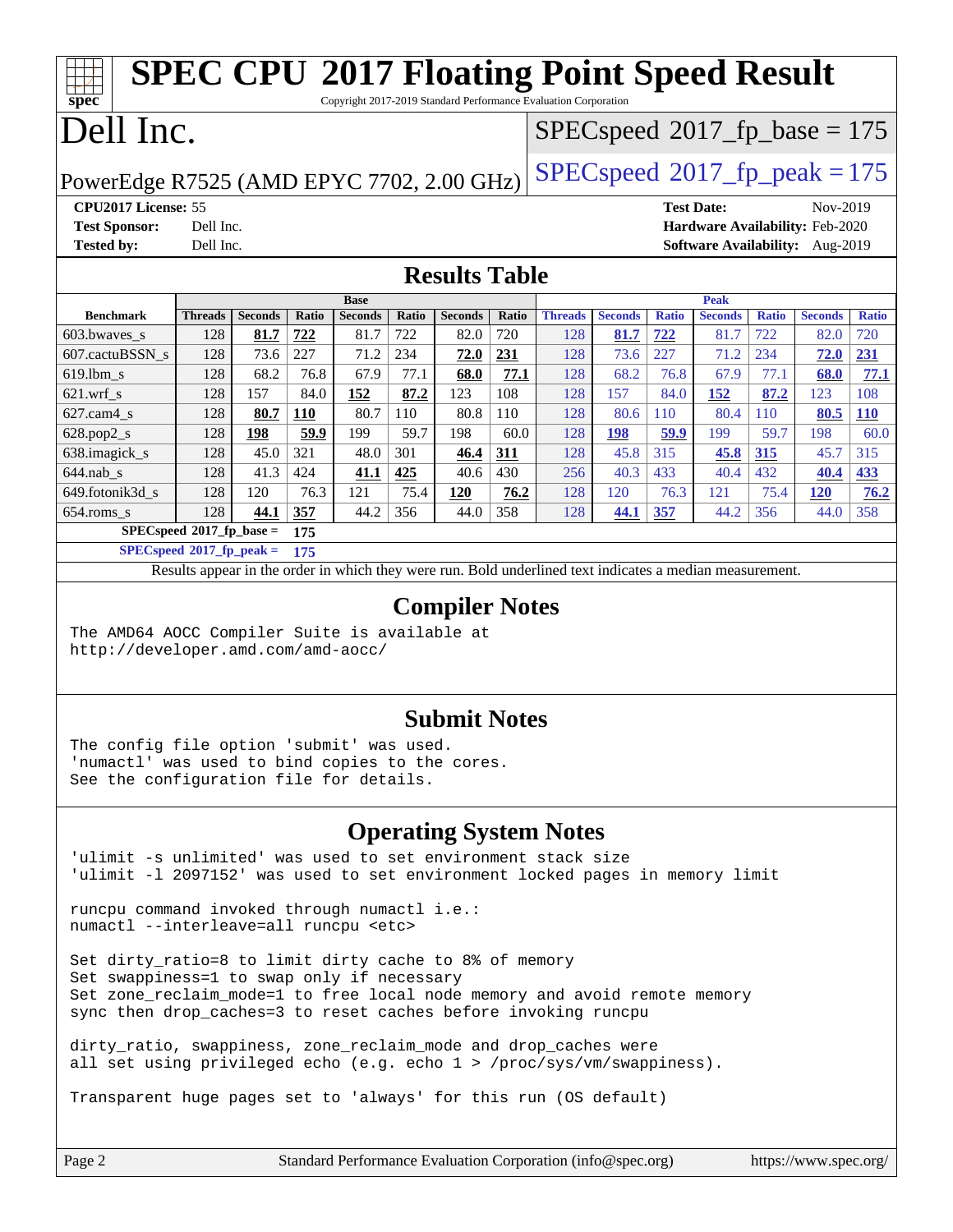#### **[spec](http://www.spec.org/) [SPEC CPU](http://www.spec.org/auto/cpu2017/Docs/result-fields.html#SPECCPU2017FloatingPointSpeedResult)[2017 Floating Point Speed Result](http://www.spec.org/auto/cpu2017/Docs/result-fields.html#SPECCPU2017FloatingPointSpeedResult)** Copyright 2017-2019 Standard Performance Evaluation Corporation Dell Inc. PowerEdge R7525 (AMD EPYC 7702, 2.00 GHz)  $\left|$  [SPECspeed](http://www.spec.org/auto/cpu2017/Docs/result-fields.html#SPECspeed2017fppeak)<sup>®</sup>[2017\\_fp\\_peak = 1](http://www.spec.org/auto/cpu2017/Docs/result-fields.html#SPECspeed2017fppeak)75 [SPECspeed](http://www.spec.org/auto/cpu2017/Docs/result-fields.html#SPECspeed2017fpbase)<sup>®</sup>2017 fp base = 175 **[CPU2017 License:](http://www.spec.org/auto/cpu2017/Docs/result-fields.html#CPU2017License)** 55 **[Test Date:](http://www.spec.org/auto/cpu2017/Docs/result-fields.html#TestDate)** Nov-2019 **[Test Sponsor:](http://www.spec.org/auto/cpu2017/Docs/result-fields.html#TestSponsor)** Dell Inc. **[Hardware Availability:](http://www.spec.org/auto/cpu2017/Docs/result-fields.html#HardwareAvailability)** Feb-2020 **[Tested by:](http://www.spec.org/auto/cpu2017/Docs/result-fields.html#Testedby)** Dell Inc. **[Software Availability:](http://www.spec.org/auto/cpu2017/Docs/result-fields.html#SoftwareAvailability)** Aug-2019 **[Environment Variables Notes](http://www.spec.org/auto/cpu2017/Docs/result-fields.html#EnvironmentVariablesNotes)** Environment variables set by runcpu before the start of the run: GOMP\_CPU\_AFFINITY = "0-255" LD\_LIBRARY\_PATH = "/root/cpu2017-1.1.0/amd\_speed\_aocc200\_rome\_C\_lib/64;/root/cpu2017-1.1.0 /amd\_speed\_aocc200\_rome\_C\_lib/32:" MALLOC\_CONF = "retain:true" OMP\_DYNAMIC = "false" OMP\_SCHEDULE = "static" OMP\_STACKSIZE = "128M" OMP\_THREAD\_LIMIT = "256" Environment variables set by runcpu during the 627.cam4\_s peak run: GOMP\_CPU\_AFFINITY = "0-127" Environment variables set by runcpu during the 638.imagick\_s peak run: GOMP\_CPU\_AFFINITY = "0-127" Environment variables set by runcpu during the 644.nab\_s peak run: GOMP\_CPU\_AFFINITY = "0 128 1 129 2 130 3 131 4 132 5 133 6 134 7 135 8 136 9 137 10 138 11 139 12 140 13 141 14 142 15 143 16 144 17 145 18 146 19 147 20 148 21 149 22 150 23 151 24 152 25 153 26 154 27 155 28 156 29 157 30 158 31 159 32 160 33 161 34 162 35 163 36 164 37 165 38 166 39 167 40 168 41 169 42 170 43 171 44 172 45 173 46 174 47 175 48 176 49 177 50 178 51 179 52 180 53 181 54 182 55 183 56 184 57 185 58 186 59 187 60 188 61 189 62 190 63 191 64 192 65 193 66 194 67 195 68 196 69 197 70 198 71 199 72 200 73 201 74 202 75 203 76 204 77 205 78 206 79 207 80 208 81 209 82 210 83 211 84 212 85 213 86 214 87 215 88 216 89 217 90 218 91 219 92 220 93 221 94 222 95 223 96 224 97 225 98 226 99 227 100 228 101 229 102 230 103 231 104 232 105 233 106 234 107 235 108 236 109 237 110 238 111 239 112 240 113 241 114 242 115 243 116 244 117 245 118 246 119 247 120 248 121 249 122 250 123 251 124 252 125 253 126 254 127 255"

#### **[General Notes](http://www.spec.org/auto/cpu2017/Docs/result-fields.html#GeneralNotes)**

Binaries were compiled on a system with 2x AMD EPYC 7601 CPU + 512GB Memory using Fedora 26 NA: The test sponsor attests, as of date of publication, that CVE-2017-5754 (Meltdown) is mitigated in the system as tested and documented. Yes: The test sponsor attests, as of date of publication, that CVE-2017-5753 (Spectre variant 1) is mitigated in the system as tested and documented. Yes: The test sponsor attests, as of date of publication, that CVE-2017-5715 (Spectre variant 2) is mitigated in the system as tested and documented.

jemalloc: configured and built with GCC v9.1.0 in Ubuntu 19.04 with -O3 -znver2 -flto

|        | (Continued on next page)                                    |                       |
|--------|-------------------------------------------------------------|-----------------------|
| Page 3 | Standard Performance Evaluation Corporation (info@spec.org) | https://www.spec.org/ |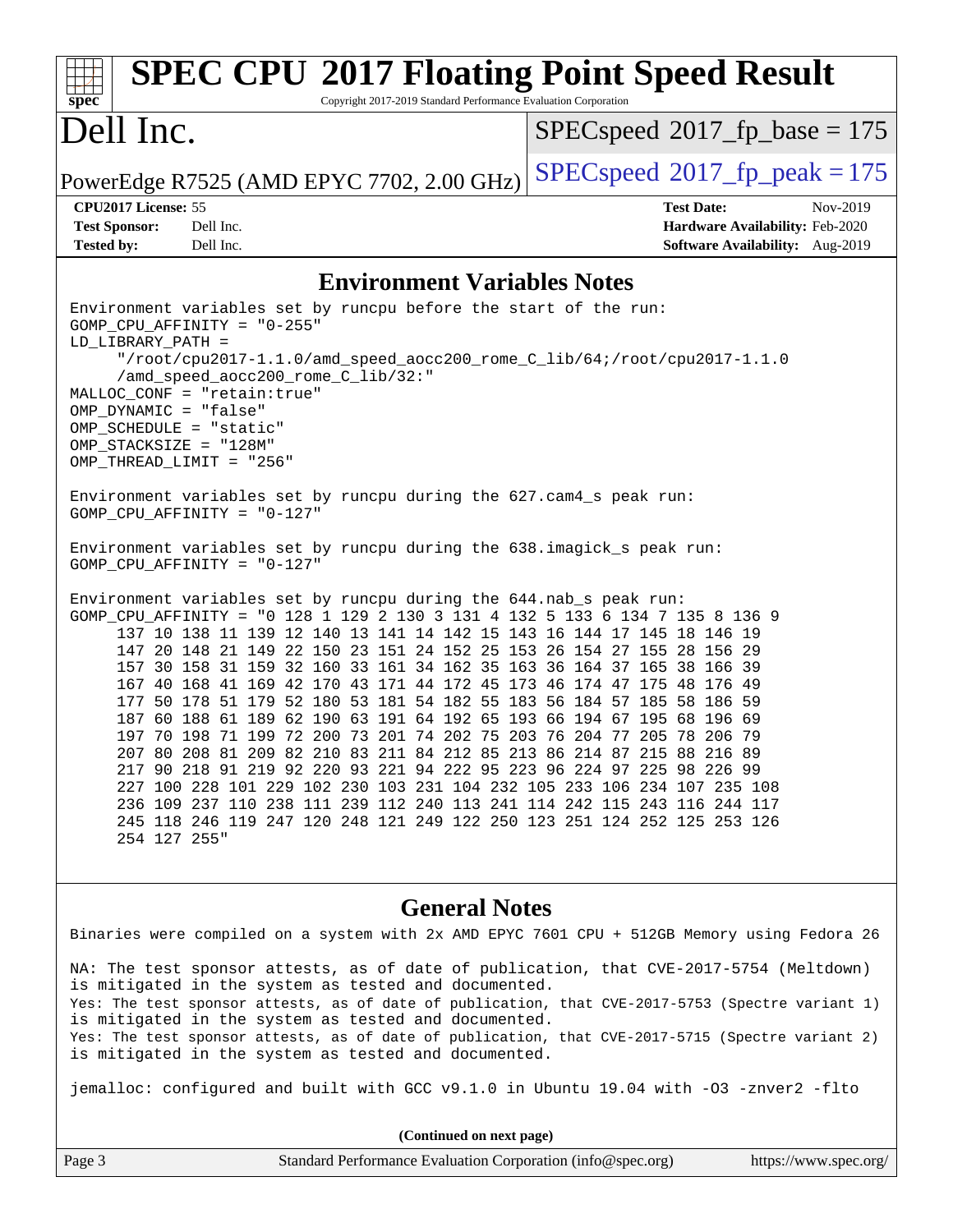#### **[spec](http://www.spec.org/) [SPEC CPU](http://www.spec.org/auto/cpu2017/Docs/result-fields.html#SPECCPU2017FloatingPointSpeedResult)[2017 Floating Point Speed Result](http://www.spec.org/auto/cpu2017/Docs/result-fields.html#SPECCPU2017FloatingPointSpeedResult)** Copyright 2017-2019 Standard Performance Evaluation Corporation Dell Inc. PowerEdge R7525 (AMD EPYC 7702, 2.00 GHz)  $\left|$  [SPECspeed](http://www.spec.org/auto/cpu2017/Docs/result-fields.html#SPECspeed2017fppeak)<sup>®</sup>[2017\\_fp\\_peak = 1](http://www.spec.org/auto/cpu2017/Docs/result-fields.html#SPECspeed2017fppeak)75 [SPECspeed](http://www.spec.org/auto/cpu2017/Docs/result-fields.html#SPECspeed2017fpbase)<sup>®</sup>2017 fp base = 175 **[CPU2017 License:](http://www.spec.org/auto/cpu2017/Docs/result-fields.html#CPU2017License)** 55 **[Test Date:](http://www.spec.org/auto/cpu2017/Docs/result-fields.html#TestDate)** Nov-2019 **[Test Sponsor:](http://www.spec.org/auto/cpu2017/Docs/result-fields.html#TestSponsor)** Dell Inc. **[Hardware Availability:](http://www.spec.org/auto/cpu2017/Docs/result-fields.html#HardwareAvailability)** Feb-2020 **[Tested by:](http://www.spec.org/auto/cpu2017/Docs/result-fields.html#Testedby)** Dell Inc. **[Software Availability:](http://www.spec.org/auto/cpu2017/Docs/result-fields.html#SoftwareAvailability)** Aug-2019 **[General Notes \(Continued\)](http://www.spec.org/auto/cpu2017/Docs/result-fields.html#GeneralNotes)** jemalloc 5.1.0 is available here: <https://github.com/jemalloc/jemalloc/releases/download/5.1.0/jemalloc-5.1.0.tar.bz2> **[Platform Notes](http://www.spec.org/auto/cpu2017/Docs/result-fields.html#PlatformNotes)** BIOS settings: NUMA Nodes Per Socket set to 4 CCX as NUMA Domain set to Enabled System Profile set to Custom CPU Power Management set to Maximum Performance Memory Frequency set to Maximum Performance Turbo Boost Enabled Cstates set to Enabled Memory Patrol Scrub Disabled Memory Refresh Rate set to 1x PCI ASPM L1 Link Power Management Disabled Determinism Slider set to Power Determinism Efficiency Optimized Mode Disabled Memory Interleaving set to Disabled Sysinfo program /root/cpu2017-1.1.0/bin/sysinfo Rev: r6365 of 2019-08-21 295195f888a3d7edb1e6e46a485a0011 running on linux-g3ob Sat Nov 16 20:29:41 2019 SUT (System Under Test) info as seen by some common utilities. For more information on this section, see <https://www.spec.org/cpu2017/Docs/config.html#sysinfo> From /proc/cpuinfo model name : AMD EPYC 7702 64-Core Processor 2 "physical id"s (chips) 256 "processors" cores, siblings (Caution: counting these is hw and system dependent. The following excerpts from /proc/cpuinfo might not be reliable. Use with caution.) cpu cores : 64 siblings : 128 physical 0: cores 0 1 2 3 4 5 6 7 8 9 10 11 12 13 14 15 16 17 18 19 20 21 22 23 24 25 26 27 28 29 30 31 32 33 34 35 36 37 38 39 40 41 42 43 44 45 46 47 48 49 50 51 52 53 54 55 56 57 58 59 60 61 62 63 physical 1: cores 0 1 2 3 4 5 6 7 8 9 10 11 12 13 14 15 16 17 18 19 20 21 22 23 24 25 26 27 28 29 30 31 32 33 34 35 36 37 38 39 40 41 42 43 44 45 46 47 48 49 50 51 52 53 54 55 56 57 58 59 60 61 62 63 From lscpu: Architecture: x86\_64 **(Continued on next page)**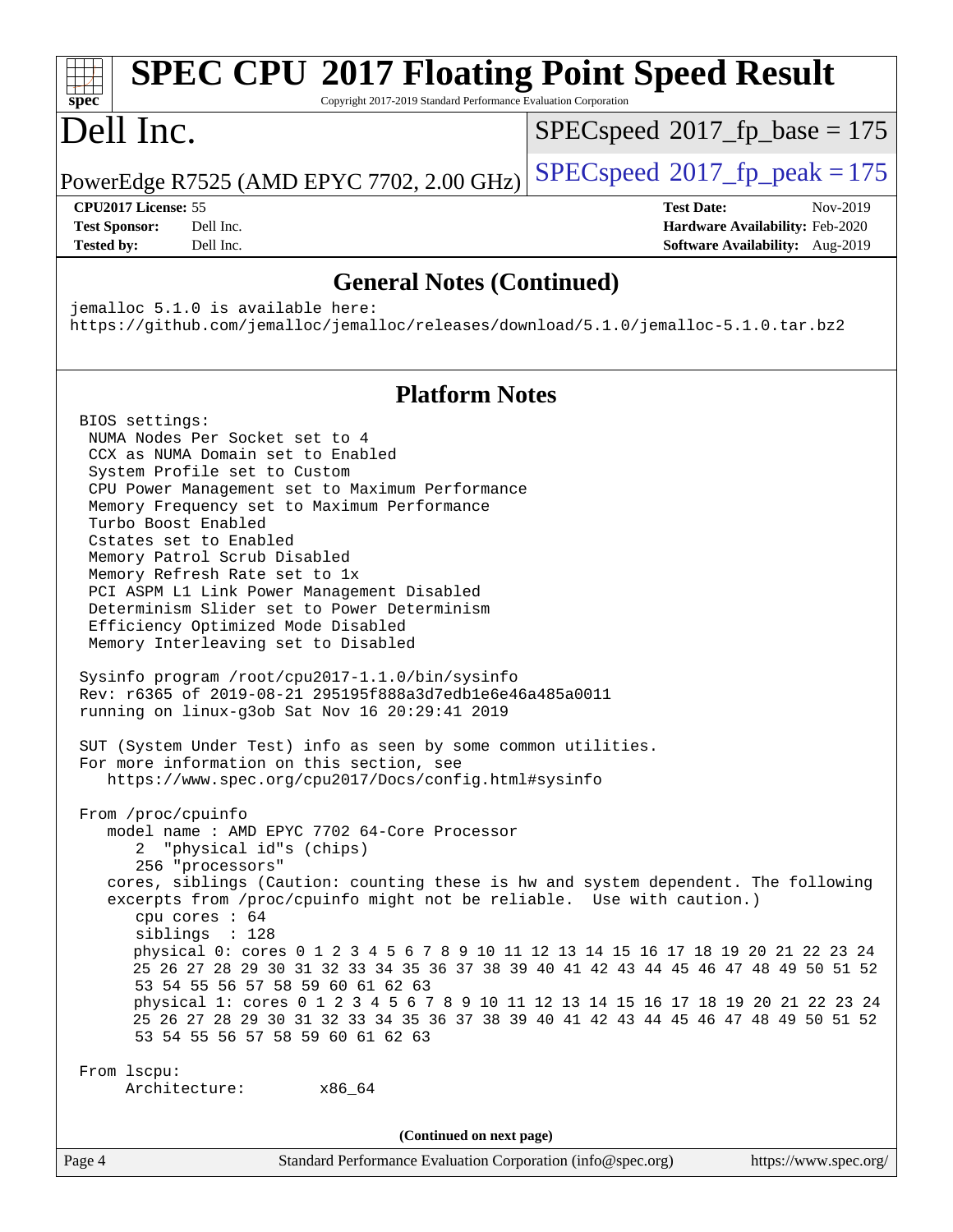# **[spec](http://www.spec.org/)**

## **[SPEC CPU](http://www.spec.org/auto/cpu2017/Docs/result-fields.html#SPECCPU2017FloatingPointSpeedResult)[2017 Floating Point Speed Result](http://www.spec.org/auto/cpu2017/Docs/result-fields.html#SPECCPU2017FloatingPointSpeedResult)**

Copyright 2017-2019 Standard Performance Evaluation Corporation

## Dell Inc.

 $SPEC speed$ <sup>®</sup> $2017$ \_fp\_base = 175

PowerEdge R7525 (AMD EPYC 7702, 2.00 GHz)  $\left|$  [SPECspeed](http://www.spec.org/auto/cpu2017/Docs/result-fields.html#SPECspeed2017fppeak)<sup>®</sup>[2017\\_fp\\_peak = 1](http://www.spec.org/auto/cpu2017/Docs/result-fields.html#SPECspeed2017fppeak)75

**[Tested by:](http://www.spec.org/auto/cpu2017/Docs/result-fields.html#Testedby)** Dell Inc. **[Software Availability:](http://www.spec.org/auto/cpu2017/Docs/result-fields.html#SoftwareAvailability)** Aug-2019

**[CPU2017 License:](http://www.spec.org/auto/cpu2017/Docs/result-fields.html#CPU2017License)** 55 **[Test Date:](http://www.spec.org/auto/cpu2017/Docs/result-fields.html#TestDate)** Nov-2019 **[Test Sponsor:](http://www.spec.org/auto/cpu2017/Docs/result-fields.html#TestSponsor)** Dell Inc. **[Hardware Availability:](http://www.spec.org/auto/cpu2017/Docs/result-fields.html#HardwareAvailability)** Feb-2020

### **[Platform Notes \(Continued\)](http://www.spec.org/auto/cpu2017/Docs/result-fields.html#PlatformNotes)**

| Page 5 |                                                  | Standard Performance Evaluation Corporation (info@spec.org) | https://www.spec.org/ |
|--------|--------------------------------------------------|-------------------------------------------------------------|-----------------------|
|        |                                                  | (Continued on next page)                                    |                       |
|        |                                                  |                                                             |                       |
|        | NUMA node25 CPU(s):                              | $100 - 103, 228 - 231$                                      |                       |
|        | NUMA node24 CPU(s):                              | $96 - 99, 224 - 227$                                        |                       |
|        | NUMA node23 CPU(s):                              | $92 - 95, 220 - 223$                                        |                       |
|        | NUMA node22 CPU(s):                              | 88-91, 216-219                                              |                       |
|        | NUMA $node20$ CPU $(s)$ :<br>NUMA node21 CPU(s): | $80 - 83, 208 - 211$<br>$84 - 87, 212 - 215$                |                       |
|        | NUMA node19 CPU(s):                              | $76 - 79, 204 - 207$                                        |                       |
|        | NUMA node18 CPU(s):                              | $72 - 75, 200 - 203$                                        |                       |
|        | NUMA node17 CPU(s):                              | $68 - 71, 196 - 199$                                        |                       |
|        | NUMA node16 $CPU(s):$                            | $64 - 67, 192 - 195$                                        |                       |
|        | NUMA $model5$ CPU $(s):$                         | $60 - 63, 188 - 191$                                        |                       |
|        | NUMA $model4$ CPU $(s):$                         | $56 - 59, 184 - 187$                                        |                       |
|        | NUMA $node13$ $CPU(s):$                          | $52 - 55, 180 - 183$                                        |                       |
|        | NUMA $model2$ CPU $(s):$                         | $48 - 51, 176 - 179$                                        |                       |
|        | NUMA node11 CPU(s):                              | $44 - 47, 172 - 175$                                        |                       |
|        | NUMA node10 CPU(s):                              | $40 - 43, 168 - 171$                                        |                       |
|        | NUMA node9 CPU(s):                               | $36 - 39, 164 - 167$                                        |                       |
|        | NUMA $node8$ CPU $(s)$ :                         | $32 - 35, 160 - 163$                                        |                       |
|        | NUMA $node7$ CPU $(s):$                          | $28 - 31, 156 - 159$                                        |                       |
|        | NUMA $node6$ $CPU(s):$                           | $24 - 27, 152 - 155$                                        |                       |
|        | NUMA $node5$ $CPU(s):$                           | $20 - 23, 148 - 151$                                        |                       |
|        | NUMA $node4$ $CPU(s):$                           | $16 - 19, 144 - 147$                                        |                       |
|        | NUMA $node3$ $CPU(s):$                           | $12 - 15, 140 - 143$                                        |                       |
|        | NUMA $node2$ $CPU(s)$ :                          | $8 - 11, 136 - 139$                                         |                       |
|        | NUMA $model$ $CPU(s):$                           | $4 - 7, 132 - 135$                                          |                       |
|        | NUMA node0 CPU(s):                               | $0 - 3, 128 - 131$                                          |                       |
|        | L3 cache:                                        | 16384K                                                      |                       |
|        | L2 cache:                                        | 512K                                                        |                       |
|        | Lli cache:                                       | 32K                                                         |                       |
|        | L1d cache:                                       | 32K                                                         |                       |
|        | Virtualization:                                  | AMD-V                                                       |                       |
|        | BogoMIPS:                                        | 3992.81                                                     |                       |
|        | CPU MHz:                                         | 1996.409                                                    |                       |
|        | Stepping:                                        | 0                                                           |                       |
|        | Model name:                                      | AMD EPYC 7702 64-Core Processor                             |                       |
|        | Model:                                           | 49                                                          |                       |
|        | CPU family:                                      | 23                                                          |                       |
|        | Vendor ID:                                       | AuthenticAMD                                                |                       |
|        | NUMA $node(s):$                                  | 32                                                          |                       |
|        | Socket(s):                                       | $\overline{a}$                                              |                       |
|        | $Core(s)$ per socket:                            | 64                                                          |                       |
|        | Thread( $s$ ) per core:                          | 2                                                           |                       |
|        | On-line CPU(s) list: $0-255$                     |                                                             |                       |
|        | CPU(s):                                          | 256                                                         |                       |
|        | Address sizes:                                   | 43 bits physical, 48 bits virtual                           |                       |
|        | Byte Order:                                      | Little Endian                                               |                       |
|        | $CPU$ op-mode( $s$ ):                            | $32$ -bit, $64$ -bit                                        |                       |
|        |                                                  |                                                             |                       |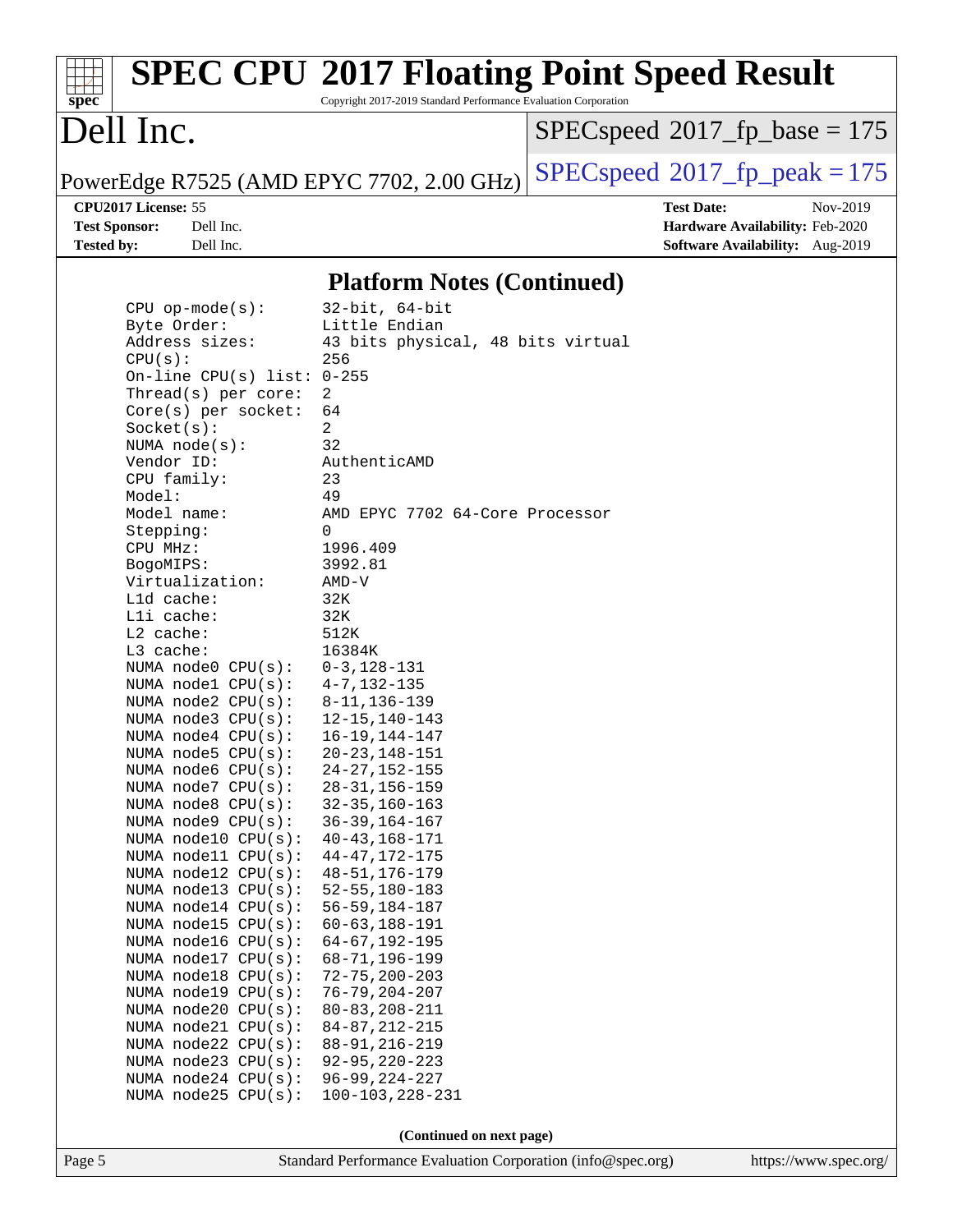| <b>SPEC CPU®2017 Floating Point Speed Result</b><br>Copyright 2017-2019 Standard Performance Evaluation Corporation<br>spec <sup>®</sup>                                                                                                                                                                                                                                                                                                                                                                                                                                                                                                                                                                                                                                                                                                                                                                                                                                                                                                                                                                                                                                                         |                                                               |
|--------------------------------------------------------------------------------------------------------------------------------------------------------------------------------------------------------------------------------------------------------------------------------------------------------------------------------------------------------------------------------------------------------------------------------------------------------------------------------------------------------------------------------------------------------------------------------------------------------------------------------------------------------------------------------------------------------------------------------------------------------------------------------------------------------------------------------------------------------------------------------------------------------------------------------------------------------------------------------------------------------------------------------------------------------------------------------------------------------------------------------------------------------------------------------------------------|---------------------------------------------------------------|
| Dell Inc.                                                                                                                                                                                                                                                                                                                                                                                                                                                                                                                                                                                                                                                                                                                                                                                                                                                                                                                                                                                                                                                                                                                                                                                        | $SPEC speed^{\circ}2017\_fp\_base = 175$                      |
| PowerEdge R7525 (AMD EPYC 7702, 2.00 GHz)                                                                                                                                                                                                                                                                                                                                                                                                                                                                                                                                                                                                                                                                                                                                                                                                                                                                                                                                                                                                                                                                                                                                                        | $SPEC speed^{\circ}2017$ fp peak = 175                        |
| CPU2017 License: 55                                                                                                                                                                                                                                                                                                                                                                                                                                                                                                                                                                                                                                                                                                                                                                                                                                                                                                                                                                                                                                                                                                                                                                              | <b>Test Date:</b><br>Nov-2019                                 |
| <b>Test Sponsor:</b><br>Dell Inc.<br>Dell Inc.                                                                                                                                                                                                                                                                                                                                                                                                                                                                                                                                                                                                                                                                                                                                                                                                                                                                                                                                                                                                                                                                                                                                                   | Hardware Availability: Feb-2020                               |
| <b>Tested by:</b>                                                                                                                                                                                                                                                                                                                                                                                                                                                                                                                                                                                                                                                                                                                                                                                                                                                                                                                                                                                                                                                                                                                                                                                | Software Availability: Aug-2019                               |
| <b>Platform Notes (Continued)</b>                                                                                                                                                                                                                                                                                                                                                                                                                                                                                                                                                                                                                                                                                                                                                                                                                                                                                                                                                                                                                                                                                                                                                                |                                                               |
| NUMA node26 CPU(s):<br>104-107, 232-235<br>NUMA $node27$ CPU $(s):$<br>108-111, 236-239<br>NUMA node28 CPU(s):<br>112-115, 240-243<br>116-119, 244-247<br>NUMA $node29$ CPU $(s):$<br>NUMA $node30$ CPU $(s)$ :<br>120-123, 248-251<br>124-127, 252-255<br>NUMA $node31$ CPU $(s):$<br>Flaqs:<br>pat pse36 clflush mmx fxsr sse sse2 ht syscall nx mmxext fxsr_opt pdpelgb rdtscp lm<br>constant_tsc rep_good nopl xtopology nonstop_tsc cpuid extd_apicid aperfmperf pni<br>pclmulqdq monitor ssse3 fma cx16 sse4_1 sse4_2 x2apic movbe popcnt aes xsave avx<br>f16c rdrand lahf_lm cmp_legacy svm extapic cr8_legacy abm sse4a misalignsse<br>3dnowprefetch osvw ibs skinit wdt tce topoext perfctr_core perfctr_nb bpext<br>perfctr_12 mwaitx cpb cat_13 cdp_13 hw_pstate sme ssbd sev ibrs ibpb stibp vmmcall<br>fsgsbase bmil avx2 smep bmi2 cqm rdt_a rdseed adx smap clflushopt clwb sha_ni<br>xsaveopt xsavec xgetbvl xsaves cqm_llc cqm_occup_llc cqm_mbm_total cqm_mbm_local<br>clzero irperf xsaveerptr arat npt lbrv svm_lock nrip_save tsc_scale vmcb_clean<br>flushbyasid decodeassists pausefilter pfthreshold avic v_vmsave_vmload vgif umip<br>rdpid overflow_recov succor smca | fpu vme de pse tsc msr pae mce cx8 apic sep mtrr pge mca cmov |
| /proc/cpuinfo cache data<br>cache size : 512 KB                                                                                                                                                                                                                                                                                                                                                                                                                                                                                                                                                                                                                                                                                                                                                                                                                                                                                                                                                                                                                                                                                                                                                  |                                                               |
| From numactl --hardware WARNING: a numactl 'node' might or might not correspond to a<br>physical chip.<br>$available: 32 nodes (0-31)$<br>node 0 cpus: 0 1 2 3 128 129 130 131<br>node 0 size: 15676 MB<br>node 0 free: 15620 MB<br>node 1 cpus: 4 5 6 7 132 133 134 135<br>node 1 size: 16126 MB<br>node 1 free: 16103 MB<br>node 2 cpus: 8 9 10 11 136 137 138 139<br>node 2 size: 16126 MB<br>node 2 free: 16060 MB<br>node 3 cpus: 12 13 14 15 140 141 142 143<br>node 3 size: 16125 MB<br>node 3 free: 16099 MB<br>node 4 cpus: 16 17 18 19 144 145 146 147<br>node 4 size: 16096 MB<br>node 4 free: 16042 MB<br>node 5 cpus: 20 21 22 23 148 149 150 151<br>node 5 size: 16126 MB<br>node 5 free: 16103 MB<br>node 6 cpus: 24 25 26 27 152 153 154 155<br>node 6 size: 16126 MB<br>node 6 free: 16019 MB<br>node 7 cpus: 28 29 30 31 156 157 158 159<br>(Continued on next page)                                                                                                                                                                                                                                                                                                           |                                                               |
| Standard Performance Evaluation Corporation (info@spec.org)<br>Page 6                                                                                                                                                                                                                                                                                                                                                                                                                                                                                                                                                                                                                                                                                                                                                                                                                                                                                                                                                                                                                                                                                                                            | https://www.spec.org/                                         |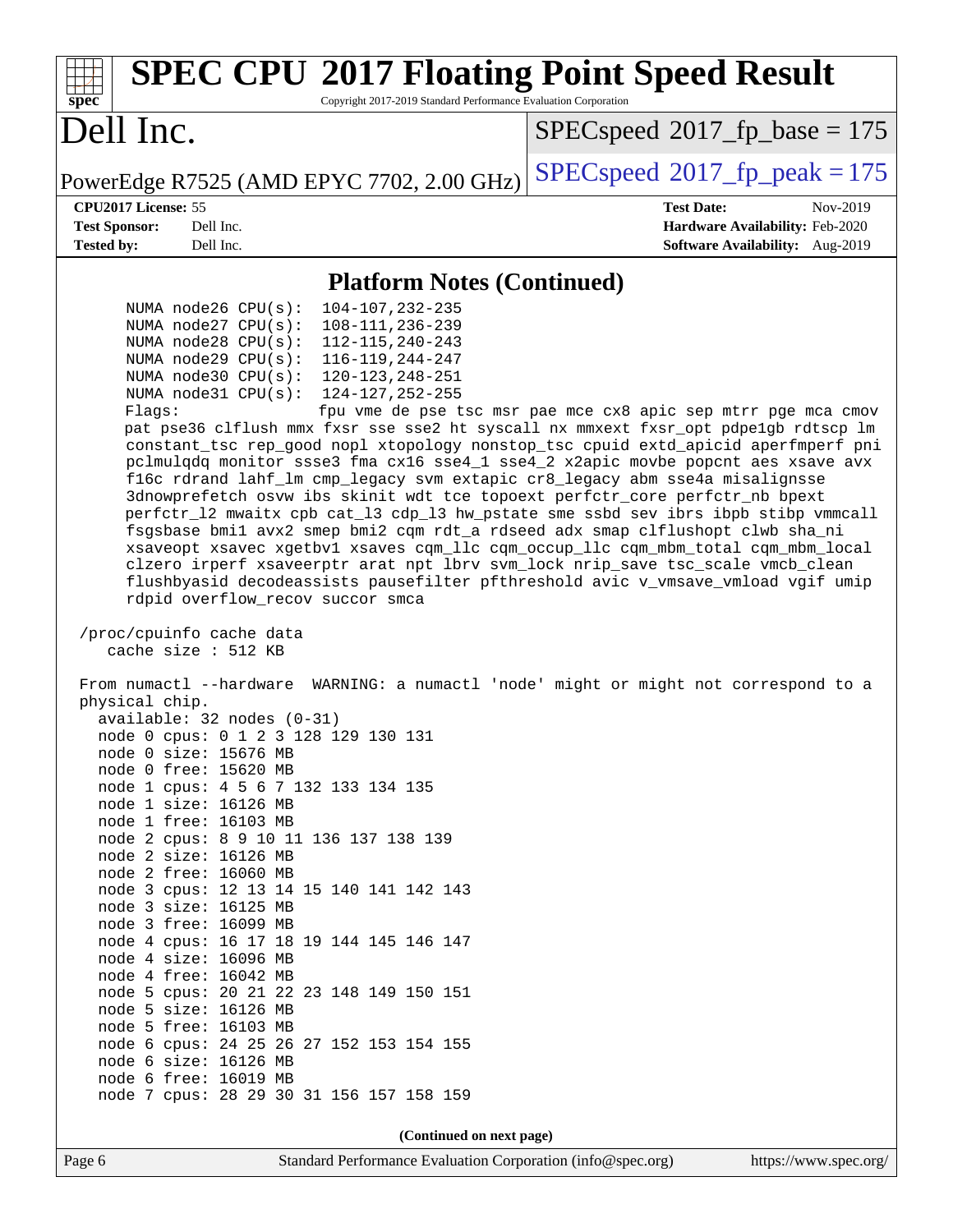Copyright 2017-2019 Standard Performance Evaluation Corporation

### Dell Inc.

**[spec](http://www.spec.org/)**

 $SPEC speed$ <sup>®</sup>[2017\\_fp\\_base = 1](http://www.spec.org/auto/cpu2017/Docs/result-fields.html#SPECspeed2017fpbase)75

PowerEdge R7525 (AMD EPYC 7702, 2.00 GHz)  $\left|$  [SPECspeed](http://www.spec.org/auto/cpu2017/Docs/result-fields.html#SPECspeed2017fppeak)<sup>®</sup>[2017\\_fp\\_peak = 1](http://www.spec.org/auto/cpu2017/Docs/result-fields.html#SPECspeed2017fppeak)75

**[Test Sponsor:](http://www.spec.org/auto/cpu2017/Docs/result-fields.html#TestSponsor)** Dell Inc. **[Hardware Availability:](http://www.spec.org/auto/cpu2017/Docs/result-fields.html#HardwareAvailability)** Feb-2020 **[Tested by:](http://www.spec.org/auto/cpu2017/Docs/result-fields.html#Testedby)** Dell Inc. **[Software Availability:](http://www.spec.org/auto/cpu2017/Docs/result-fields.html#SoftwareAvailability)** Aug-2019

**[CPU2017 License:](http://www.spec.org/auto/cpu2017/Docs/result-fields.html#CPU2017License)** 55 **[Test Date:](http://www.spec.org/auto/cpu2017/Docs/result-fields.html#TestDate)** Nov-2019

**[Platform Notes \(Continued\)](http://www.spec.org/auto/cpu2017/Docs/result-fields.html#PlatformNotes)**

| node         | 7            | size:          | 16125 |                | MВ       |    |     |     |     |     |
|--------------|--------------|----------------|-------|----------------|----------|----|-----|-----|-----|-----|
| node         | 7            | free:          | 16073 |                | MB       |    |     |     |     |     |
| node         | 8            | cpus:          | 32    | 33             | 34       | 35 | 160 | 161 | 162 | 163 |
| node         | 8            | size:          | 16126 |                | MB       |    |     |     |     |     |
| node         | 8            | free:          | 16079 |                | MВ       |    |     |     |     |     |
| node         | 9            | cpus:          | 36    | 37             | 38       | 39 | 164 | 165 | 166 | 167 |
| node         | 9            | size:          | 16126 |                | МB       |    |     |     |     |     |
| node         | 9            | free:          | 16076 |                | MB       |    |     |     |     |     |
| node         | $10$         | cpus:          |       | 40 41          | 42       | 43 | 168 | 169 | 170 | 171 |
| node         | 10           | size:          |       | 16126          | МB       |    |     |     |     |     |
| node         | 10           | free:          |       | 16104          | МB       |    |     |     |     |     |
| node         | 11           | cpus:          |       | 44 45          | 46       | 47 | 172 | 173 | 174 | 175 |
| node         | 11           | size:          |       | 16125          | MВ       |    |     |     |     |     |
| node         | 11           | free:          |       | 16106          | МB       |    |     |     |     |     |
| node         | 12           | cpus:          | 48    | 49             | 50       | 51 | 176 | 177 | 178 | 179 |
| node         | 12           | size:          |       | 16126          | МB       |    |     |     |     |     |
| node         | 12           | free:          |       | 16072          | МB       |    |     |     |     |     |
| node         | 13           | cpus:          | 52    | 53             | 54       | 55 | 180 | 181 | 182 | 183 |
| node         | 13           | size:          |       | 16126          | МB       |    |     |     |     |     |
| node         | 13           | free:          |       | 15975          | МB       |    |     |     |     |     |
| node         | 14           | cpus:          | 56    | 57             | 58       | 59 | 184 | 185 | 186 | 187 |
| node         | 14           | size:          |       | 16126          | МB       |    |     |     |     |     |
| node         | 14           | free:          |       | 16098          | МB       |    |     |     |     |     |
| node         | 15           | cpus:          |       | 60 61          | 62       | 63 | 188 | 189 | 190 | 191 |
| node         | 15           | size:          |       | 16113          | МB       |    |     |     |     |     |
| node         | 15           | free:          |       | 16092          | MВ       |    |     |     |     |     |
| node         | 16           | cpus:          |       | 64 65          | 66       | 67 | 192 | 193 | 194 | 195 |
| node         | 16           | size:          |       | 16126          | МB       |    |     |     |     |     |
| node         | 16           | free:          |       | 16100          | MВ       |    |     |     |     |     |
| node         | 17           | cpus:          | 68    | 69             | 70       | 71 | 196 | 197 | 198 | 199 |
| node         | 17           | size:          |       | 16126          | МB       |    |     |     |     |     |
| node         | 17           | free:          |       | 16104<br>72 73 | МB<br>74 | 75 | 200 | 201 | 202 | 203 |
| node<br>node | $18\,$<br>18 | cpus:<br>size: |       | 16126          | МB       |    |     |     |     |     |
| node         | 18           | free:          |       | 16107          | MB       |    |     |     |     |     |
| node         | 19           | cpus:          |       | 76 77          | 78       | 79 | 204 | 205 | 206 | 207 |
| node         | 19           | size:          |       | 16125          | MВ       |    |     |     |     |     |
| node         | 19           | free:          |       | 16107          | MB       |    |     |     |     |     |
| node         | 20           | cpus:          | 80    | 81             | 82       | 83 | 208 | 209 | 210 | 211 |
| node         | 20           | size:          |       | 16126          | МB       |    |     |     |     |     |
| node         | 20           | free:          |       | 16107          | MB       |    |     |     |     |     |
| node         | 21           | cpus:          | 84    | 85             | 86       | 87 | 212 | 213 | 214 | 215 |
| node         | 21           | size:          |       | 16126          | МB       |    |     |     |     |     |
| node         | 21           | free:          |       | 16108          | МB       |    |     |     |     |     |
| node         | 22           | cpus:          |       | 88 89          | 90       | 91 | 216 | 217 | 218 | 219 |
| node         | 22           | size:          |       | 16126          | МB       |    |     |     |     |     |
| node         | 22           | free:          |       | 16108          | MB       |    |     |     |     |     |
|              |              |                |       |                |          |    |     |     |     |     |

**(Continued on next page)**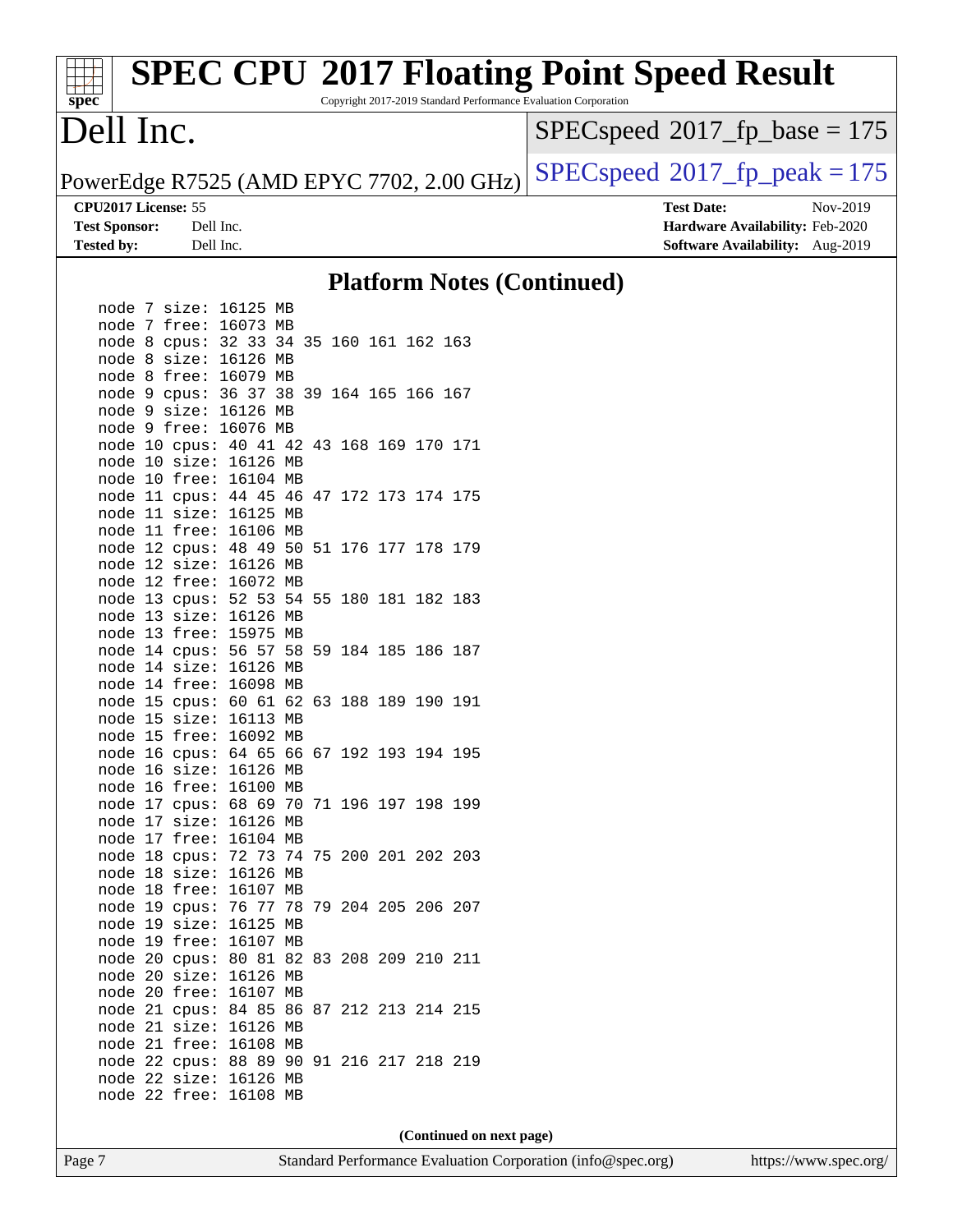Copyright 2017-2019 Standard Performance Evaluation Corporation

### Dell Inc.

**[spec](http://www.spec.org/)**

 $SPEC speed$ <sup>®</sup>[2017\\_fp\\_base = 1](http://www.spec.org/auto/cpu2017/Docs/result-fields.html#SPECspeed2017fpbase)75

PowerEdge R7525 (AMD EPYC 7702, 2.00 GHz)  $\left|$  [SPECspeed](http://www.spec.org/auto/cpu2017/Docs/result-fields.html#SPECspeed2017fppeak)<sup>®</sup>[2017\\_fp\\_peak = 1](http://www.spec.org/auto/cpu2017/Docs/result-fields.html#SPECspeed2017fppeak)75

**[CPU2017 License:](http://www.spec.org/auto/cpu2017/Docs/result-fields.html#CPU2017License)** 55 **[Test Date:](http://www.spec.org/auto/cpu2017/Docs/result-fields.html#TestDate)** Nov-2019

**[Test Sponsor:](http://www.spec.org/auto/cpu2017/Docs/result-fields.html#TestSponsor)** Dell Inc. **[Hardware Availability:](http://www.spec.org/auto/cpu2017/Docs/result-fields.html#HardwareAvailability)** Feb-2020 **[Tested by:](http://www.spec.org/auto/cpu2017/Docs/result-fields.html#Testedby)** Dell Inc. **[Software Availability:](http://www.spec.org/auto/cpu2017/Docs/result-fields.html#SoftwareAvailability)** Aug-2019

### **[Platform Notes \(Continued\)](http://www.spec.org/auto/cpu2017/Docs/result-fields.html#PlatformNotes)**

| Page 8 |          |          |                                               |                |              | Standard Performance Evaluation Corporation (info@spec.org) |          |              |                          |              |          |          |    |                      |        |      |        |    |    | https://www.spec.org/ |    |
|--------|----------|----------|-----------------------------------------------|----------------|--------------|-------------------------------------------------------------|----------|--------------|--------------------------|--------------|----------|----------|----|----------------------|--------|------|--------|----|----|-----------------------|----|
|        |          |          |                                               |                |              |                                                             |          |              | (Continued on next page) |              |          |          |    |                      |        |      |        |    |    |                       |    |
|        |          |          |                                               |                |              |                                                             |          |              |                          |              |          |          |    |                      |        |      |        |    |    |                       |    |
|        | 8:       | 12       | 12                                            | 12             | 12           | 12                                                          | 12       | 12           | 12                       | 10           | 11       | 11       | 11 | 11                   | $11\,$ | 11   | $11\,$ | 32 | 32 | 32                    | 32 |
|        | 32       | 32       | 32                                            | 32             | 32           | 32                                                          | 32       | 32           | 32                       | 32           | 32       | 32       |    |                      |        |      |        |    |    | 32                    | 32 |
|        | 7:       | 11       | $11\,$                                        | $11\,$         | $11\,$       | $11\,$                                                      | 11       | $11\,$       | $10$                     | $1\,2$       | 12       | 12       | 12 | 12                   | $12$   | 12   | 12     | 32 | 32 |                       |    |
|        | 6:<br>32 | 11<br>32 | 11<br>32                                      | $11\,$<br>32   | $11\,$<br>32 | $11\,$<br>32                                                | 11<br>32 | 10<br>32     | $11\,$<br>32             | $1\,2$<br>32 | 12<br>32 | 12<br>32 | 12 | $12$                 | 12     | 12   | 12     | 32 | 32 | 32                    | 32 |
|        | 32       | 32       | 32                                            | 32             | 32           | 32                                                          | 32       | 32           | 32                       | 32           | 32       | 32       |    |                      |        |      |        |    |    |                       |    |
|        | 5:       | 11       | 11                                            | 11             | 11           | 11                                                          | 10       | 11           | 11                       | 12           | 12       | 12       |    | 12 12 12 12 12 32 32 |        |      |        |    |    | 32                    | 32 |
|        | 32       | 32       | 32                                            | 32             | 32           | 32                                                          | 32       | 32           | 32                       | 32           | 32       | 32       |    |                      |        |      |        |    |    |                       |    |
|        | 4:       | 11       | 11                                            | 11             | 11           | 10                                                          | 11       | 11           | 11                       | 12           | 12       | 12       | 12 | 12                   | 12     | 12   | 12     | 32 | 32 | 32                    | 32 |
|        | 32       | 32       | 32                                            | 32             | 32           | 32                                                          | 32       | 32           | 32                       | 32           | 32       | 32       |    |                      |        |      |        |    |    |                       |    |
|        | 3:       | 11       | 11                                            | 11             | 10           | 11                                                          | 11       | 11           | 11                       | 12           | 12       | 12       | 12 | $12$                 | 12     | 12   | 12     | 32 | 32 | 32                    | 32 |
|        | 32       | 32       | 32                                            | 32             | 32           | 32                                                          | 32       | 32           | 32                       | 32           | 32       | 32       |    |                      |        |      |        |    |    |                       |    |
|        | 2:       | 11       | 11                                            | 10             | 11           | 11                                                          | 11       | 11           | 11                       | 12           | 12       | 12       | 12 | 12                   | 12     | $12$ | 12     | 32 | 32 | 32                    | 32 |
|        | 32       | 32       | 32                                            | 32             | 32           | 32                                                          | 32       | 32           | 32                       | 32           | 32       | 32       |    |                      |        |      |        |    |    |                       |    |
|        | 1:       | 11       | 10                                            | 11             | 11           | 11                                                          | 11       | 11           | 11                       | 12           | 12       | 12       | 12 | $12$                 | 12     | 12   | 12     | 32 | 32 | 32                    | 32 |
|        | 32       | 32       | 32                                            | 32             | 32           | 32 32                                                       |          | 32           | 32                       | 32           | 32       | 32       |    |                      |        |      |        |    |    |                       |    |
|        |          |          |                                               |                |              |                                                             |          |              |                          |              |          |          | 12 | 12                   | 12     | 12   | 12     | 32 | 32 | 32                    | 32 |
|        |          |          | 20 21 22 23 24 25 26 27 28 29 30 31           |                |              |                                                             |          |              |                          |              |          |          |    |                      |        |      |        |    |    |                       |    |
|        | node     | 0        | $\overline{1}$                                | $\overline{a}$ | $\mathbf{3}$ | $\overline{4}$                                              |          | 5 6 7 8 9 10 |                          |              |          |          |    | 11 12 13 14 15       |        |      |        | 16 | 17 | 18                    | 19 |
|        |          |          | node distances:                               |                |              |                                                             |          |              |                          |              |          |          |    |                      |        |      |        |    |    |                       |    |
|        |          |          | node 31 free: 16104 MB                        |                |              |                                                             |          |              |                          |              |          |          |    |                      |        |      |        |    |    |                       |    |
|        |          |          | node 31 size: 16122 MB                        |                |              |                                                             |          |              |                          |              |          |          |    |                      |        |      |        |    |    |                       |    |
|        |          |          | node 31 cpus: 124 125 126 127 252 253 254 255 |                |              |                                                             |          |              |                          |              |          |          |    |                      |        |      |        |    |    |                       |    |
|        |          |          | node 30 free: 16107 MB                        |                |              |                                                             |          |              |                          |              |          |          |    |                      |        |      |        |    |    |                       |    |
|        |          |          | node 30 size: 16126 MB                        |                |              |                                                             |          |              |                          |              |          |          |    |                      |        |      |        |    |    |                       |    |
|        |          |          | node 30 cpus: 120 121 122 123 248 249 250 251 |                |              |                                                             |          |              |                          |              |          |          |    |                      |        |      |        |    |    |                       |    |
|        |          |          | node 29 free: 16107 MB                        |                |              |                                                             |          |              |                          |              |          |          |    |                      |        |      |        |    |    |                       |    |
|        |          |          | node 29 size: 16126 MB                        |                |              |                                                             |          |              |                          |              |          |          |    |                      |        |      |        |    |    |                       |    |
|        |          |          | node 29 cpus: 116 117 118 119 244 245 246 247 |                |              |                                                             |          |              |                          |              |          |          |    |                      |        |      |        |    |    |                       |    |
|        |          |          | node 28 free: 16103 MB                        |                |              |                                                             |          |              |                          |              |          |          |    |                      |        |      |        |    |    |                       |    |
|        |          |          | node 28 size: 16126 MB                        |                |              |                                                             |          |              |                          |              |          |          |    |                      |        |      |        |    |    |                       |    |
|        |          |          | node 28 cpus: 112 113 114 115 240 241 242 243 |                |              |                                                             |          |              |                          |              |          |          |    |                      |        |      |        |    |    |                       |    |
|        |          |          | node 27 free: 16107 MB                        |                |              |                                                             |          |              |                          |              |          |          |    |                      |        |      |        |    |    |                       |    |
|        |          |          | node 27 size: 16125 MB                        |                |              |                                                             |          |              |                          |              |          |          |    |                      |        |      |        |    |    |                       |    |
|        |          |          | node 27 cpus: 108 109 110 111 236 237 238 239 |                |              |                                                             |          |              |                          |              |          |          |    |                      |        |      |        |    |    |                       |    |
|        |          |          | node 26 free: 16108 MB                        |                |              |                                                             |          |              |                          |              |          |          |    |                      |        |      |        |    |    |                       |    |
|        |          |          | node 26 size: 16126 MB                        |                |              |                                                             |          |              |                          |              |          |          |    |                      |        |      |        |    |    |                       |    |
|        |          |          | node 26 cpus: 104 105 106 107 232 233 234 235 |                |              |                                                             |          |              |                          |              |          |          |    |                      |        |      |        |    |    |                       |    |
|        |          |          | node 25 free: 16102 MB                        |                |              |                                                             |          |              |                          |              |          |          |    |                      |        |      |        |    |    |                       |    |
|        |          |          | node 25 size: 16126 MB                        |                |              |                                                             |          |              |                          |              |          |          |    |                      |        |      |        |    |    |                       |    |
|        |          |          | node 25 cpus: 100 101 102 103 228 229 230 231 |                |              |                                                             |          |              |                          |              |          |          |    |                      |        |      |        |    |    |                       |    |
|        |          |          | node 24 free: 16092 MB                        |                |              |                                                             |          |              |                          |              |          |          |    |                      |        |      |        |    |    |                       |    |
|        |          |          | node 24 size: 16126 MB                        |                |              |                                                             |          |              |                          |              |          |          |    |                      |        |      |        |    |    |                       |    |
|        |          |          | node 24 cpus: 96 97 98 99 224 225 226 227     |                |              |                                                             |          |              |                          |              |          |          |    |                      |        |      |        |    |    |                       |    |
|        |          |          | node 23 free: 16105 MB                        |                |              |                                                             |          |              |                          |              |          |          |    |                      |        |      |        |    |    |                       |    |
|        |          |          | node 23 size: 16125 MB                        |                |              |                                                             |          |              |                          |              |          |          |    |                      |        |      |        |    |    |                       |    |
|        |          |          | node 23 cpus: 92 93 94 95 220 221 222 223     |                |              |                                                             |          |              |                          |              |          |          |    |                      |        |      |        |    |    |                       |    |
|        |          |          |                                               |                |              |                                                             |          |              |                          |              |          |          |    |                      |        |      |        |    |    |                       |    |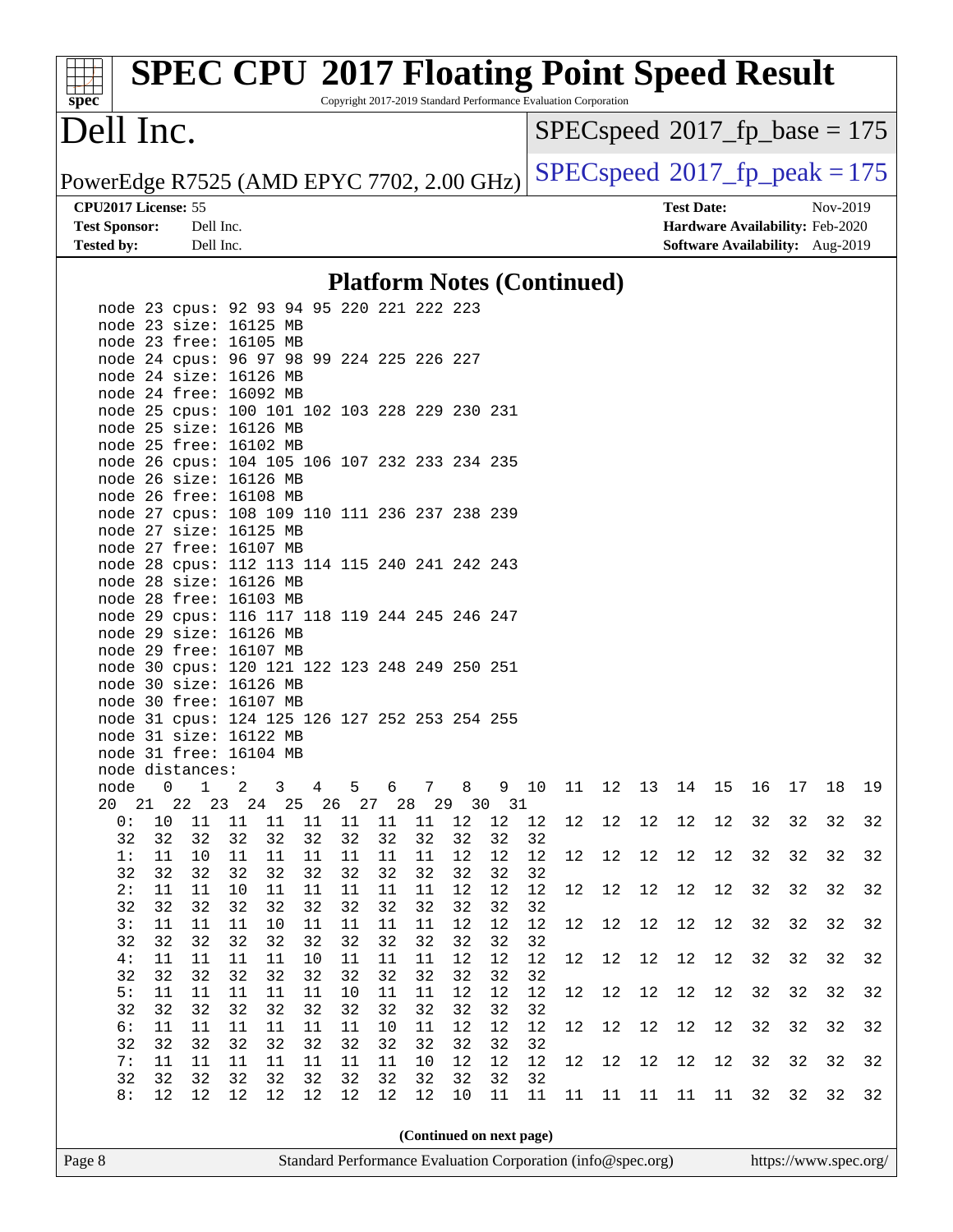Copyright 2017-2019 Standard Performance Evaluation Corporation

### Dell Inc.

**[spec](http://www.spec.org/)**

 $SPEC speed$ <sup>®</sup>[2017\\_fp\\_base = 1](http://www.spec.org/auto/cpu2017/Docs/result-fields.html#SPECspeed2017fpbase)75

PowerEdge R7525 (AMD EPYC 7702, 2.00 GHz)  $\left|$  [SPECspeed](http://www.spec.org/auto/cpu2017/Docs/result-fields.html#SPECspeed2017fppeak)<sup>®</sup>[2017\\_fp\\_peak = 1](http://www.spec.org/auto/cpu2017/Docs/result-fields.html#SPECspeed2017fppeak)75

**[CPU2017 License:](http://www.spec.org/auto/cpu2017/Docs/result-fields.html#CPU2017License)** 55 **[Test Date:](http://www.spec.org/auto/cpu2017/Docs/result-fields.html#TestDate)** Nov-2019 **[Test Sponsor:](http://www.spec.org/auto/cpu2017/Docs/result-fields.html#TestSponsor)** Dell Inc. **[Hardware Availability:](http://www.spec.org/auto/cpu2017/Docs/result-fields.html#HardwareAvailability)** Feb-2020 **[Tested by:](http://www.spec.org/auto/cpu2017/Docs/result-fields.html#Testedby)** Dell Inc. **[Software Availability:](http://www.spec.org/auto/cpu2017/Docs/result-fields.html#SoftwareAvailability)** Aug-2019

#### **[Platform Notes \(Continued\)](http://www.spec.org/auto/cpu2017/Docs/result-fields.html#PlatformNotes)**

| 32        | 32       | 32              | 32       | 32         | 32       | 32                      | 32       | 32          | 32          | 32       | 32                                                                   |    |    |             |    |    |    |    |    |    |
|-----------|----------|-----------------|----------|------------|----------|-------------------------|----------|-------------|-------------|----------|----------------------------------------------------------------------|----|----|-------------|----|----|----|----|----|----|
| 9:<br>32  | 12<br>32 | 12<br>32        | 12<br>32 | 12<br>32   | 12<br>32 | 12<br>32                | 12<br>32 | 12<br>32    | 11<br>32    | 10<br>32 | 11<br>32                                                             | 11 |    | 11 11 11 11 |    |    | 32 | 32 | 32 | 32 |
| 10:       | 12       | 12              | 12       | 12         | 12       | 12                      | 12       | 12          | 11          | 11       | 10                                                                   | 11 | 11 | 11          | 11 | 11 | 32 | 32 | 32 | 32 |
| 32        | 32       | 32              | 32       | 32         | 32       | 32                      | 32       | 32          | 32          | 32       | 32                                                                   |    |    |             |    |    |    |    |    |    |
| 11:       | 12       | 12              | 12       | 12         | 12       | 12                      | 12       | 12          | 11          | 11       | 11                                                                   | 10 | 11 | 11          | 11 | 11 | 32 | 32 | 32 | 32 |
| 32        | 32       | 32              | 32       | 32         | 32       | 32                      | 32       | 32          | 32          | 32       | 32                                                                   |    |    |             |    |    |    |    |    |    |
| 12:<br>32 | 12<br>32 | 12<br>32        | 12<br>32 | 12<br>32   | 12<br>32 | 12<br>32                | 32       | 12 12<br>32 | 11<br>32    | 11<br>32 | -11<br>32                                                            | 11 | 10 | 11          | 11 | 11 | 32 | 32 | 32 | 32 |
| 13:       | 12       | 12              | 12       | 12         | 12       | 12                      | 12       | 12          | 11          | 11       | 11                                                                   | 11 | 11 | 10          | 11 | 11 | 32 | 32 | 32 | 32 |
| 32        | 32       | 32              | 32       | 32         | 32       | 32                      | 32       | 32          | 32          | 32       | 32                                                                   |    |    |             |    |    |    |    |    |    |
| 14:       | 12       | 12              | 12       | 12         | 12       |                         | 12 12    | 12          | 11          | 11       | 11                                                                   | 11 | 11 | 11          | 10 | 11 | 32 | 32 | 32 | 32 |
| 32        | 32       | 32              | 32       | 32         | 32       | 32                      | 32       | 32          | 32          | 32       | 32                                                                   |    |    |             |    |    |    |    |    |    |
| 15:       | 12       | 12              | 12       | 12         | 12       | 12                      | 12 12    |             | 11          | 11       | 11                                                                   | 11 | 11 | 11          | 11 | 10 | 32 | 32 | 32 | 32 |
| 32        | 32       | 32              | 32       | 32         | 32       | 32                      | 32       | 32          | 32          | 32       | 32                                                                   |    |    |             |    |    |    |    |    |    |
| 16:<br>11 | 32<br>11 | 32<br>11        | 32<br>11 | 32<br>12   | 32<br>12 | 32<br>12                | 32<br>12 | 32<br>12    | 32<br>12    | 32<br>12 | 32<br>12                                                             | 32 | 32 | 32          | 32 | 32 | 10 | 11 | 11 | 11 |
| 17:       | 32       | 32              | 32       | 32         | 32       | 32                      | 32       | 32          | 32          | 32       | 32                                                                   | 32 | 32 | 32          | 32 | 32 | 11 | 10 | 11 | 11 |
| 11        | 11       | 11              | 11       | 12         | 12       | 12                      | 12       | 12          | 12          | 12       | 12                                                                   |    |    |             |    |    |    |    |    |    |
| 18:       | 32       | 32              | 32       | 32         | 32       | 32                      |          | 32 32       | 32          | 32       | 32                                                                   | 32 | 32 | 32          | 32 | 32 | 11 | 11 | 10 | 11 |
| 11        | 11       | 11              | 11       | 12         | 12       | 12                      | 12       | 12          | 12          | 12       | 12                                                                   |    |    |             |    |    |    |    |    |    |
| 19:       | 32       | 32              | 32       | 32         | 32       | 32                      | 32       | 32          | 32          | 32       | 32                                                                   | 32 | 32 | 32          | 32 | 32 | 11 | 11 | 11 | 10 |
| 11        | 11       | 11              | 11       | 12         | 12       | 12                      | 12       | 12          | 12          | 12       | 12                                                                   |    |    |             |    |    |    |    |    |    |
| 20:<br>10 | 32<br>11 | 32<br>11        | 32<br>11 | 32<br>12   | 32<br>12 | 32<br>12                | 32<br>12 | 32<br>12    | 32<br>12 12 | 32       | 32<br>12                                                             | 32 | 32 | 32          | 32 | 32 | 11 | 11 | 11 | 11 |
| 21:       | 32       | 32              | 32       | 32         | 32       | 32                      |          | 32 32       | 32          | 32       | 32                                                                   | 32 | 32 | 32          | 32 | 32 | 11 | 11 | 11 | 11 |
| 11        | 10       | 11              | 11       | 12         | 12       | 12                      | 12       | 12          | 12          | 12       | 12                                                                   |    |    |             |    |    |    |    |    |    |
| 22:       | 32       | 32              | 32       | 32         | 32       | 32                      | 32       | 32          | 32          | 32       | 32                                                                   | 32 | 32 | 32          | 32 | 32 | 11 | 11 | 11 | 11 |
| 11        | 11       | 10              | 11       | 12         | 12       | 12                      | 12       | 12          | 12          | 12       | 12                                                                   |    |    |             |    |    |    |    |    |    |
| 23:       | 32       | 32              | 32       | 32         | 32       | 32                      | 32       | 32          | 32          | 32       | 32                                                                   | 32 | 32 | 32          | 32 | 32 | 11 | 11 | 11 | 11 |
| 11        | 11       | 11              | 10       | 12         | 12       | 12                      | 12       | 12          | 12          | 12       | 12                                                                   |    |    |             |    |    |    |    |    |    |
| 24:       | 32<br>12 | 32<br>12        | 32       | 32         | 32       | 32<br>10 11 11 11       |          | 32 32       | 32          | 32<br>11 | 32                                                                   | 32 | 32 | 32          | 32 | 32 | 12 | 12 | 12 | 12 |
| 12<br>25: | 32       | 32              | 12<br>32 |            | 32 32    | 32                      | 32       | 11<br>32    | 11<br>32    | 32       | 11<br>32                                                             | 32 | 32 | 32          | 32 | 32 | 12 | 12 | 12 | 12 |
| 12        | 12       | 12              | 12       | 11         | 10       | 11                      | 11       | 11          | 11          | 11       | 11                                                                   |    |    |             |    |    |    |    |    |    |
| 26:       | 32       | 32              | 32       | 32         | 32       | 32                      | 32       | 32          | 32          | 32       | 32                                                                   | 32 | 32 | 32          | 32 | 32 | 12 | 12 | 12 | 12 |
| 12        | 12       | 12              | 12       | 11         | 11       | 10                      | 11       | 11          |             | 11 11    | 11                                                                   |    |    |             |    |    |    |    |    |    |
| 27:       | 32       | 32              | 32       | 32         | 32       | 32                      |          | 32 32       | 32          | 32       | 32                                                                   | 32 | 32 | 32          | 32 | 32 | 12 | 12 | 12 | 12 |
| 12        | 12       | 12              | 12       | 11         | 11       | 11 10                   |          | 11          | 11          | $11 11$  |                                                                      |    |    |             |    |    |    |    |    |    |
| 28:       | 32       | 32              | 32       |            |          | 32 32 32 32 32          |          |             |             | 32 32    | 32                                                                   | 32 | 32 | 32          | 32 | 32 | 12 | 12 | 12 | 12 |
| 29:       | 32       | 32 32           |          |            |          | 32 32 32 32 32 32 32 32 |          |             |             |          | 12    12    12    12    11    11    11    11    10    11    11    11 | 32 | 32 | 32          | 32 | 32 | 12 | 12 | 12 | 12 |
| 12        | 12       | 12 <sub>2</sub> | 12       | 11         | 11       | 11                      | 11       | 11          | 10          | 11       | 11                                                                   |    |    |             |    |    |    |    |    |    |
| 30:       | 32       | 32              | 32       | 32         | 32       | 32                      | 32       | 32          | 32          | 32       | 32                                                                   | 32 | 32 | 32          | 32 | 32 | 12 | 12 | 12 | 12 |
| 12        | 12       | 12              | 12       | $11\,$     | 11       | 11                      | 11       | 11          | 11          | 10       | 11                                                                   |    |    |             |    |    |    |    |    |    |
| 31:       | 32       | 32              | 32       | 32         | 32       | 32                      | 32       | 32          | 32          | 32       | 32                                                                   | 32 | 32 | 32          | 32 | 32 | 12 | 12 | 12 | 12 |
| 12        | 12       |                 |          | 12  12  11 | 11       | 11                      | 11       | 11          | 11          | 11       | 10                                                                   |    |    |             |    |    |    |    |    |    |
|           |          |                 |          |            |          |                         |          |             |             |          |                                                                      |    |    |             |    |    |    |    |    |    |
|           |          |                 |          |            |          |                         |          |             |             |          | (Continued on next page)                                             |    |    |             |    |    |    |    |    |    |
|           |          |                 |          |            |          |                         |          |             |             |          |                                                                      |    |    |             |    |    |    |    |    |    |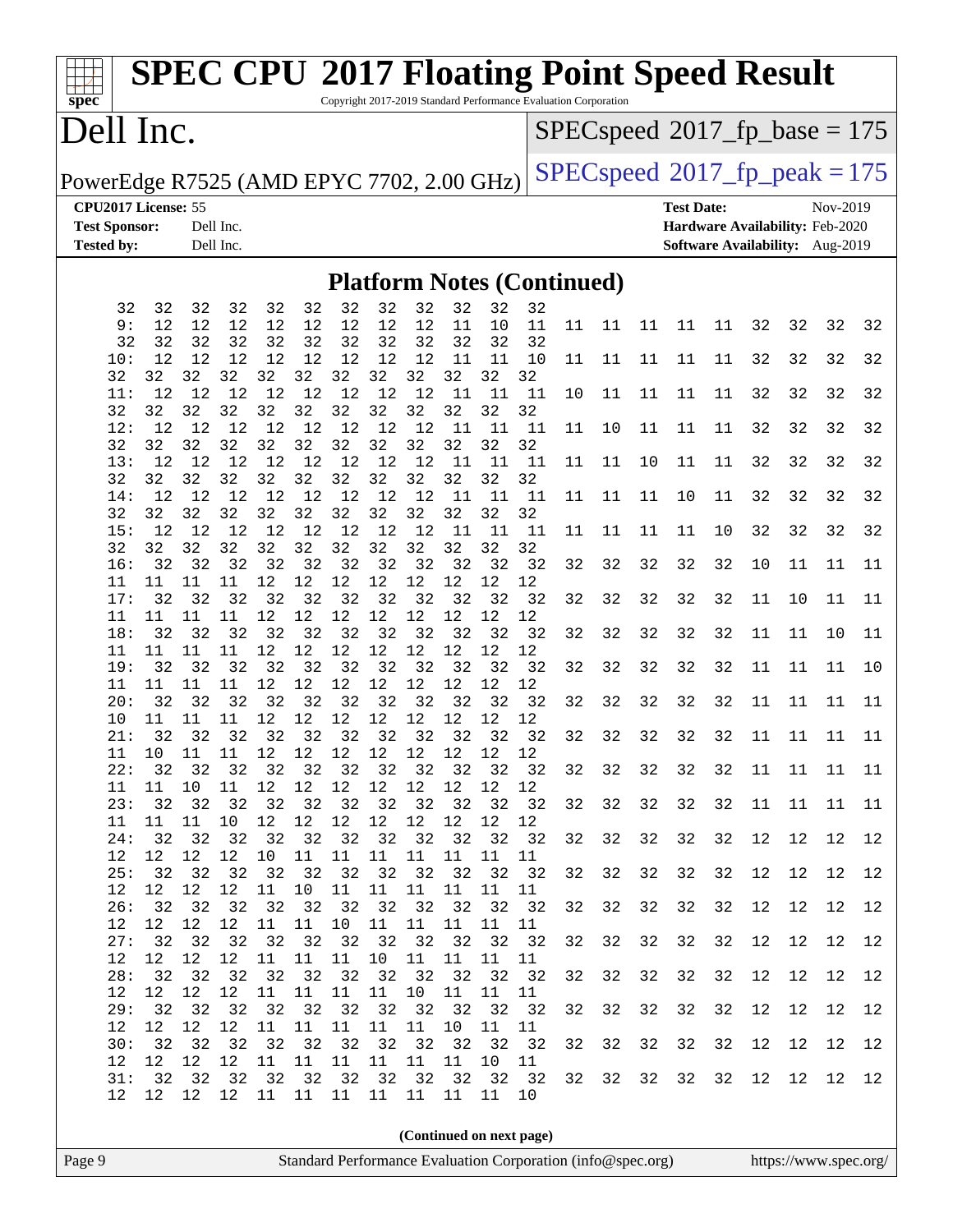| <b>SPEC CPU®2017 Floating Point Speed Result</b><br>Copyright 2017-2019 Standard Performance Evaluation Corporation<br>spec <sup>®</sup>                                                                                                                                      |                                                                                                                                                                                                                       |  |  |  |  |  |  |
|-------------------------------------------------------------------------------------------------------------------------------------------------------------------------------------------------------------------------------------------------------------------------------|-----------------------------------------------------------------------------------------------------------------------------------------------------------------------------------------------------------------------|--|--|--|--|--|--|
| Dell Inc.                                                                                                                                                                                                                                                                     | $SPEC speed^{\circ}2017\_fp\_base = 175$                                                                                                                                                                              |  |  |  |  |  |  |
| PowerEdge R7525 (AMD EPYC 7702, 2.00 GHz)                                                                                                                                                                                                                                     | $SPEC speed^{\circ}2017$ fp peak = 175                                                                                                                                                                                |  |  |  |  |  |  |
| CPU2017 License: 55<br><b>Test Sponsor:</b><br>Dell Inc.<br><b>Tested by:</b><br>Dell Inc.                                                                                                                                                                                    | <b>Test Date:</b><br>Nov-2019<br>Hardware Availability: Feb-2020<br>Software Availability: Aug-2019                                                                                                                   |  |  |  |  |  |  |
| <b>Platform Notes (Continued)</b>                                                                                                                                                                                                                                             |                                                                                                                                                                                                                       |  |  |  |  |  |  |
| From /proc/meminfo<br>MemTotal:<br>527914260 kB<br>HugePages_Total:<br>0<br>Hugepagesize:<br>2048 kB<br>From /etc/*release* /etc/*version*<br>os-release:                                                                                                                     |                                                                                                                                                                                                                       |  |  |  |  |  |  |
| NAME="SLES"<br>VERSION="15-SP1"<br>VERSION ID="15.1"<br>PRETTY_NAME="SUSE Linux Enterprise Server 15 SP1"<br>ID="sles"<br>ID LIKE="suse"<br>ANSI COLOR="0;32"<br>CPE_NAME="cpe:/o:suse:sles:15:sp1"                                                                           |                                                                                                                                                                                                                       |  |  |  |  |  |  |
| uname $-a$ :<br>Linux linux-g3ob 4.12.14-195-default #1 SMP Tue May 7 10:55:11 UTC 2019 (8fba516)<br>x86_64 x86_64 x86_64 GNU/Linux                                                                                                                                           |                                                                                                                                                                                                                       |  |  |  |  |  |  |
| Kernel self-reported vulnerability status:                                                                                                                                                                                                                                    |                                                                                                                                                                                                                       |  |  |  |  |  |  |
| CVE-2018-3620 (L1 Terminal Fault):<br>Microarchitectural Data Sampling:<br>CVE-2017-5754 (Meltdown):<br>CVE-2018-3639 (Speculative Store Bypass): Mitigation: Speculative Store Bypass disabled<br>$CVE-2017-5753$ (Spectre variant 1):<br>CVE-2017-5715 (Spectre variant 2): | Not affected<br>Not affected<br>Not affected<br>via prctl and seccomp<br>Mitigation: __user pointer sanitization<br>Mitigation: Full AMD retpoline, IBPB:<br>conditional, IBRS_FW, STIBP: conditional, RSB<br>filling |  |  |  |  |  |  |
| run-level 3 Nov 15 $22:34$ last=5                                                                                                                                                                                                                                             |                                                                                                                                                                                                                       |  |  |  |  |  |  |
| SPEC is set to: /root/cpu2017-1.1.0<br>Filesystem<br>Type Size Used Avail Use% Mounted on<br>/dev/sda2<br>440G<br>xfs<br>41G<br>400G 10% /                                                                                                                                    |                                                                                                                                                                                                                       |  |  |  |  |  |  |
| From /sys/devices/virtual/dmi/id<br>Dell Inc. 1.2.4 11/05/2019<br>BIOS:<br>Vendor: Dell Inc.<br>Product: PowerEdge R7525<br>Product Family: PowerEdge                                                                                                                         |                                                                                                                                                                                                                       |  |  |  |  |  |  |
| Additional information from dmidecode follows. WARNING: Use caution when you interpret<br>this section. The 'dmidecode' program reads system data which is "intended to allow                                                                                                 |                                                                                                                                                                                                                       |  |  |  |  |  |  |
| (Continued on next page)                                                                                                                                                                                                                                                      |                                                                                                                                                                                                                       |  |  |  |  |  |  |
| Page 10<br>Standard Performance Evaluation Corporation (info@spec.org)                                                                                                                                                                                                        | https://www.spec.org/                                                                                                                                                                                                 |  |  |  |  |  |  |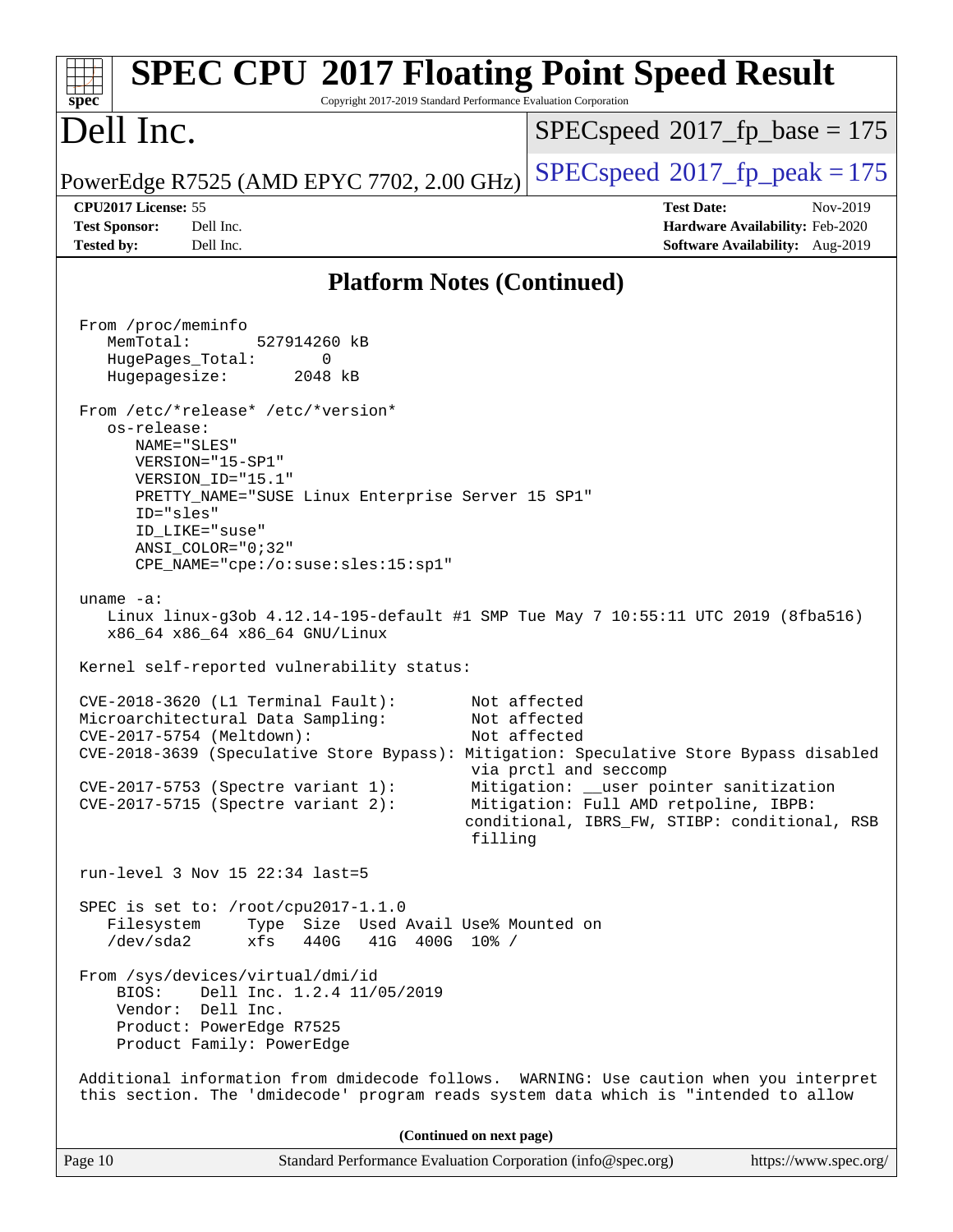Copyright 2017-2019 Standard Performance Evaluation Corporation

### Dell Inc.

**[spec](http://www.spec.org/)**

[SPECspeed](http://www.spec.org/auto/cpu2017/Docs/result-fields.html#SPECspeed2017fpbase)<sup>®</sup>2017 fp base = 175

PowerEdge R7525 (AMD EPYC 7702, 2.00 GHz) [SPECspeed](http://www.spec.org/auto/cpu2017/Docs/result-fields.html#SPECspeed2017fppeak)®2017\_fp\_peak =  $175$ 

**[Tested by:](http://www.spec.org/auto/cpu2017/Docs/result-fields.html#Testedby)** Dell Inc. **[Software Availability:](http://www.spec.org/auto/cpu2017/Docs/result-fields.html#SoftwareAvailability)** Aug-2019

**[CPU2017 License:](http://www.spec.org/auto/cpu2017/Docs/result-fields.html#CPU2017License)** 55 **[Test Date:](http://www.spec.org/auto/cpu2017/Docs/result-fields.html#TestDate)** Nov-2019 **[Test Sponsor:](http://www.spec.org/auto/cpu2017/Docs/result-fields.html#TestSponsor)** Dell Inc. **[Hardware Availability:](http://www.spec.org/auto/cpu2017/Docs/result-fields.html#HardwareAvailability)** Feb-2020

#### **[Platform Notes \(Continued\)](http://www.spec.org/auto/cpu2017/Docs/result-fields.html#PlatformNotes)**

 hardware to be accurately determined", but the intent may not be met, as there are frequent changes to hardware, firmware, and the "DMTF SMBIOS" standard. Memory: 16x 802C869D802C 36ASF4G72PZ-3G2E2 32 GB 2 rank 3200

16x Not Specified Not Specified

(End of data from sysinfo program)

### **[Compiler Version Notes](http://www.spec.org/auto/cpu2017/Docs/result-fields.html#CompilerVersionNotes)**

Page 11 Standard Performance Evaluation Corporation [\(info@spec.org\)](mailto:info@spec.org) <https://www.spec.org/> ============================================================================== C | 619.lbm\_s(base, peak) 638.imagick\_s(base, peak) | 644.nab\_s(base, peak) ------------------------------------------------------------------------------ AOCC.LLVM.2.0.0.B191.2019\_07\_19 clang version 8.0.0 (CLANG: Jenkins AOCC\_2\_0\_0-Build#191) (based on LLVM AOCC.LLVM.2.0.0.B191.2019\_07\_19) Target: x86\_64-unknown-linux-gnu Thread model: posix InstalledDir: /sppo/dev/compilers/aocc-compiler-2.0.0/bin ------------------------------------------------------------------------------ ============================================================================== C++, C, Fortran | 607.cactuBSSN\_s(base, peak) ------------------------------------------------------------------------------ AOCC.LLVM.2.0.0.B191.2019\_07\_19 clang version 8.0.0 (CLANG: Jenkins AOCC\_2\_0\_0-Build#191) (based on LLVM AOCC.LLVM.2.0.0.B191.2019\_07\_19) Target: x86\_64-unknown-linux-gnu Thread model: posix InstalledDir: /sppo/dev/compilers/aocc-compiler-2.0.0/bin AOCC.LLVM.2.0.0.B191.2019\_07\_19 clang version 8.0.0 (CLANG: Jenkins AOCC\_2\_0\_0-Build#191) (based on LLVM AOCC.LLVM.2.0.0.B191.2019\_07\_19) Target: x86\_64-unknown-linux-gnu Thread model: posix InstalledDir: /sppo/dev/compilers/aocc-compiler-2.0.0/bin AOCC.LLVM.2.0.0.B191.2019\_07\_19 clang version 8.0.0 (CLANG: Jenkins AOCC\_2\_0\_0-Build#191) (based on LLVM AOCC.LLVM.2.0.0.B191.2019\_07\_19) Target: x86\_64-unknown-linux-gnu Thread model: posix InstalledDir: /sppo/dev/compilers/aocc-compiler-2.0.0/bin ------------------------------------------------------------------------------ ============================================================================== Fortran 1603.bwaves s(base, peak) 649.fotonik3d s(base, peak) | 654.roms\_s(base, peak) ------------------------------------------------------------------------------ AOCC.LLVM.2.0.0.B191.2019\_07\_19 clang version 8.0.0 (CLANG: Jenkins **(Continued on next page)**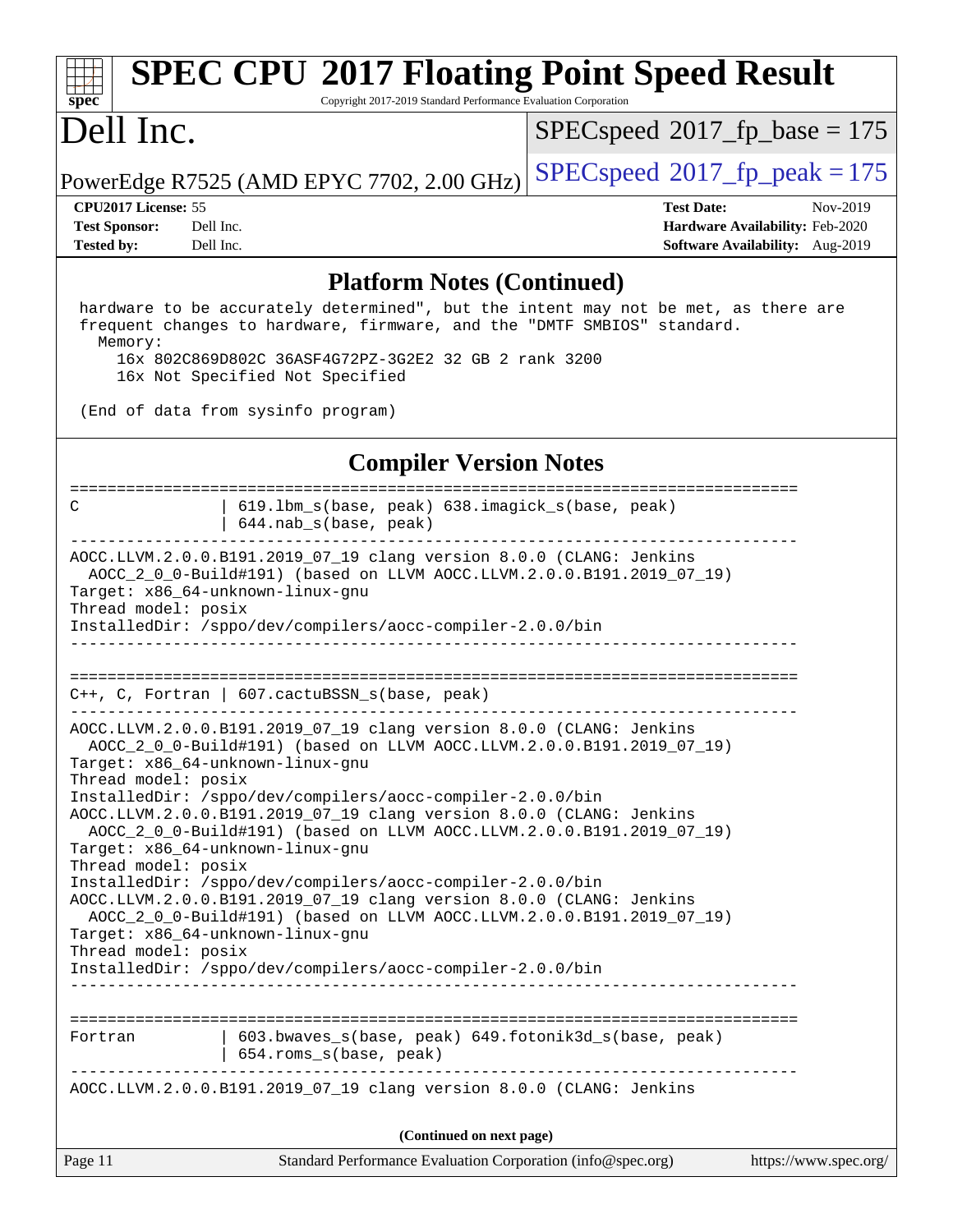#### **[spec](http://www.spec.org/) [SPEC CPU](http://www.spec.org/auto/cpu2017/Docs/result-fields.html#SPECCPU2017FloatingPointSpeedResult)[2017 Floating Point Speed Result](http://www.spec.org/auto/cpu2017/Docs/result-fields.html#SPECCPU2017FloatingPointSpeedResult)** Copyright 2017-2019 Standard Performance Evaluation Corporation Dell Inc. PowerEdge R7525 (AMD EPYC 7702, 2.00 GHz)  $\left|$  [SPECspeed](http://www.spec.org/auto/cpu2017/Docs/result-fields.html#SPECspeed2017fppeak)®[2017\\_fp\\_peak = 1](http://www.spec.org/auto/cpu2017/Docs/result-fields.html#SPECspeed2017fppeak)75 [SPECspeed](http://www.spec.org/auto/cpu2017/Docs/result-fields.html#SPECspeed2017fpbase)<sup>®</sup>2017 fp base = 175 **[CPU2017 License:](http://www.spec.org/auto/cpu2017/Docs/result-fields.html#CPU2017License)** 55 **[Test Date:](http://www.spec.org/auto/cpu2017/Docs/result-fields.html#TestDate)** Nov-2019 **[Test Sponsor:](http://www.spec.org/auto/cpu2017/Docs/result-fields.html#TestSponsor)** Dell Inc. **[Hardware Availability:](http://www.spec.org/auto/cpu2017/Docs/result-fields.html#HardwareAvailability)** Feb-2020 **[Tested by:](http://www.spec.org/auto/cpu2017/Docs/result-fields.html#Testedby)** Dell Inc. **[Software Availability:](http://www.spec.org/auto/cpu2017/Docs/result-fields.html#SoftwareAvailability)** Aug-2019 **[Compiler Version Notes \(Continued\)](http://www.spec.org/auto/cpu2017/Docs/result-fields.html#CompilerVersionNotes)** AOCC\_2\_0\_0-Build#191) (based on LLVM AOCC.LLVM.2.0.0.B191.2019\_07\_19) Target: x86\_64-unknown-linux-gnu Thread model: posix InstalledDir: /sppo/dev/compilers/aocc-compiler-2.0.0/bin ------------------------------------------------------------------------------ ============================================================================== Fortran, C | 621.wrf\_s(base, peak) 627.cam4\_s(base, peak) | 628.pop2\_s(base, peak) ------------------------------------------------------------------------------ AOCC.LLVM.2.0.0.B191.2019\_07\_19 clang version 8.0.0 (CLANG: Jenkins AOCC\_2\_0\_0-Build#191) (based on LLVM AOCC.LLVM.2.0.0.B191.2019\_07\_19) Target: x86\_64-unknown-linux-gnu Thread model: posix InstalledDir: /sppo/dev/compilers/aocc-compiler-2.0.0/bin AOCC.LLVM.2.0.0.B191.2019\_07\_19 clang version 8.0.0 (CLANG: Jenkins

 AOCC\_2\_0\_0-Build#191) (based on LLVM AOCC.LLVM.2.0.0.B191.2019\_07\_19) Target: x86\_64-unknown-linux-gnu Thread model: posix InstalledDir: /sppo/dev/compilers/aocc-compiler-2.0.0/bin

------------------------------------------------------------------------------

### **[Base Compiler Invocation](http://www.spec.org/auto/cpu2017/Docs/result-fields.html#BaseCompilerInvocation)**

[C benchmarks](http://www.spec.org/auto/cpu2017/Docs/result-fields.html#Cbenchmarks): [clang](http://www.spec.org/cpu2017/results/res2019q4/cpu2017-20191208-20200.flags.html#user_CCbase_clang-c)

[Fortran benchmarks](http://www.spec.org/auto/cpu2017/Docs/result-fields.html#Fortranbenchmarks): [flang](http://www.spec.org/cpu2017/results/res2019q4/cpu2017-20191208-20200.flags.html#user_FCbase_flang)

[Benchmarks using both Fortran and C](http://www.spec.org/auto/cpu2017/Docs/result-fields.html#BenchmarksusingbothFortranandC): [flang](http://www.spec.org/cpu2017/results/res2019q4/cpu2017-20191208-20200.flags.html#user_CC_FCbase_flang) [clang](http://www.spec.org/cpu2017/results/res2019q4/cpu2017-20191208-20200.flags.html#user_CC_FCbase_clang-c)

[Benchmarks using Fortran, C, and C++:](http://www.spec.org/auto/cpu2017/Docs/result-fields.html#BenchmarksusingFortranCandCXX) [clang++](http://www.spec.org/cpu2017/results/res2019q4/cpu2017-20191208-20200.flags.html#user_CC_CXX_FCbase_clang-cpp) [clang](http://www.spec.org/cpu2017/results/res2019q4/cpu2017-20191208-20200.flags.html#user_CC_CXX_FCbase_clang-c) [flang](http://www.spec.org/cpu2017/results/res2019q4/cpu2017-20191208-20200.flags.html#user_CC_CXX_FCbase_flang)

### **[Base Portability Flags](http://www.spec.org/auto/cpu2017/Docs/result-fields.html#BasePortabilityFlags)**

 603.bwaves\_s: [-DSPEC\\_LP64](http://www.spec.org/cpu2017/results/res2019q4/cpu2017-20191208-20200.flags.html#suite_baseEXTRA_PORTABILITY603_bwaves_s_DSPEC_LP64) 607.cactuBSSN\_s: [-DSPEC\\_LP64](http://www.spec.org/cpu2017/results/res2019q4/cpu2017-20191208-20200.flags.html#suite_baseEXTRA_PORTABILITY607_cactuBSSN_s_DSPEC_LP64) 619.lbm\_s: [-DSPEC\\_LP64](http://www.spec.org/cpu2017/results/res2019q4/cpu2017-20191208-20200.flags.html#suite_baseEXTRA_PORTABILITY619_lbm_s_DSPEC_LP64) 621.wrf\_s: [-DSPEC\\_CASE\\_FLAG](http://www.spec.org/cpu2017/results/res2019q4/cpu2017-20191208-20200.flags.html#b621.wrf_s_baseCPORTABILITY_DSPEC_CASE_FLAG) [-Mbyteswapio](http://www.spec.org/cpu2017/results/res2019q4/cpu2017-20191208-20200.flags.html#user_baseFPORTABILITY621_wrf_s_F-mbyteswapio_543c39ce38db59bcbc3b888917ef58c313007ae1c27520b689e012995ae261114051d1d5efcb4182d175ce22a6a15532d3a9999882dd2c360e6d853f41da6883) [-DSPEC\\_LP64](http://www.spec.org/cpu2017/results/res2019q4/cpu2017-20191208-20200.flags.html#suite_baseEXTRA_PORTABILITY621_wrf_s_DSPEC_LP64) 627.cam4\_s: [-DSPEC\\_CASE\\_FLAG](http://www.spec.org/cpu2017/results/res2019q4/cpu2017-20191208-20200.flags.html#b627.cam4_s_basePORTABILITY_DSPEC_CASE_FLAG) [-DSPEC\\_LP64](http://www.spec.org/cpu2017/results/res2019q4/cpu2017-20191208-20200.flags.html#suite_baseEXTRA_PORTABILITY627_cam4_s_DSPEC_LP64)

**(Continued on next page)**

Page 12 Standard Performance Evaluation Corporation [\(info@spec.org\)](mailto:info@spec.org) <https://www.spec.org/>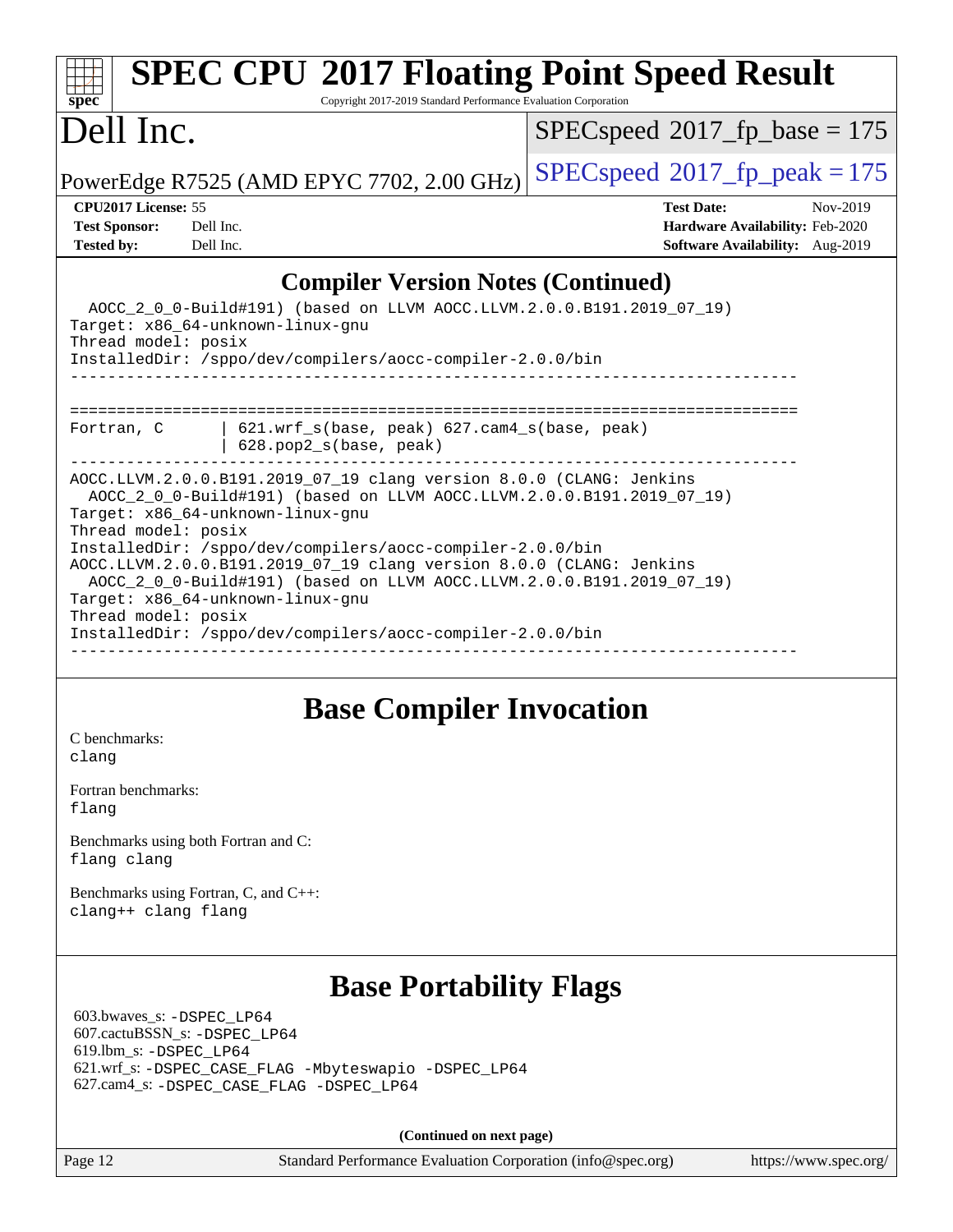Copyright 2017-2019 Standard Performance Evaluation Corporation

### Dell Inc.

**[spec](http://www.spec.org/)**

 $SPEC speed$ <sup>®</sup>[2017\\_fp\\_base = 1](http://www.spec.org/auto/cpu2017/Docs/result-fields.html#SPECspeed2017fpbase)75

PowerEdge R7525 (AMD EPYC 7702, 2.00 GHz)  $\left|$  [SPECspeed](http://www.spec.org/auto/cpu2017/Docs/result-fields.html#SPECspeed2017fppeak)<sup>®</sup>[2017\\_fp\\_peak = 1](http://www.spec.org/auto/cpu2017/Docs/result-fields.html#SPECspeed2017fppeak)75

**[CPU2017 License:](http://www.spec.org/auto/cpu2017/Docs/result-fields.html#CPU2017License)** 55 **[Test Date:](http://www.spec.org/auto/cpu2017/Docs/result-fields.html#TestDate)** Nov-2019 **[Test Sponsor:](http://www.spec.org/auto/cpu2017/Docs/result-fields.html#TestSponsor)** Dell Inc. **[Hardware Availability:](http://www.spec.org/auto/cpu2017/Docs/result-fields.html#HardwareAvailability)** Feb-2020 **[Tested by:](http://www.spec.org/auto/cpu2017/Docs/result-fields.html#Testedby)** Dell Inc. **[Software Availability:](http://www.spec.org/auto/cpu2017/Docs/result-fields.html#SoftwareAvailability)** Aug-2019

### **[Base Portability Flags \(Continued\)](http://www.spec.org/auto/cpu2017/Docs/result-fields.html#BasePortabilityFlags)**

 628.pop2\_s: [-DSPEC\\_CASE\\_FLAG](http://www.spec.org/cpu2017/results/res2019q4/cpu2017-20191208-20200.flags.html#b628.pop2_s_baseCPORTABILITY_DSPEC_CASE_FLAG) [-Mbyteswapio](http://www.spec.org/cpu2017/results/res2019q4/cpu2017-20191208-20200.flags.html#user_baseFPORTABILITY628_pop2_s_F-mbyteswapio_543c39ce38db59bcbc3b888917ef58c313007ae1c27520b689e012995ae261114051d1d5efcb4182d175ce22a6a15532d3a9999882dd2c360e6d853f41da6883) [-DSPEC\\_LP64](http://www.spec.org/cpu2017/results/res2019q4/cpu2017-20191208-20200.flags.html#suite_baseEXTRA_PORTABILITY628_pop2_s_DSPEC_LP64) 638.imagick\_s: [-DSPEC\\_LP64](http://www.spec.org/cpu2017/results/res2019q4/cpu2017-20191208-20200.flags.html#suite_baseEXTRA_PORTABILITY638_imagick_s_DSPEC_LP64) 644.nab\_s: [-DSPEC\\_LP64](http://www.spec.org/cpu2017/results/res2019q4/cpu2017-20191208-20200.flags.html#suite_baseEXTRA_PORTABILITY644_nab_s_DSPEC_LP64) 649.fotonik3d\_s: [-DSPEC\\_LP64](http://www.spec.org/cpu2017/results/res2019q4/cpu2017-20191208-20200.flags.html#suite_baseEXTRA_PORTABILITY649_fotonik3d_s_DSPEC_LP64) 654.roms\_s: [-DSPEC\\_LP64](http://www.spec.org/cpu2017/results/res2019q4/cpu2017-20191208-20200.flags.html#suite_baseEXTRA_PORTABILITY654_roms_s_DSPEC_LP64)

### **[Base Optimization Flags](http://www.spec.org/auto/cpu2017/Docs/result-fields.html#BaseOptimizationFlags)**

#### [C benchmarks](http://www.spec.org/auto/cpu2017/Docs/result-fields.html#Cbenchmarks):

[-flto](http://www.spec.org/cpu2017/results/res2019q4/cpu2017-20191208-20200.flags.html#user_CCbase_aocc-flto) [-Wl,-mllvm -Wl,-function-specialize](http://www.spec.org/cpu2017/results/res2019q4/cpu2017-20191208-20200.flags.html#user_CCbase_F-function-specialize_7e7e661e57922243ee67c9a1251cb8910e607325179a0ce7f2884e09a6f5d4a5ef0ae4f37e8a2a11c95fc48e931f06dc2b6016f14b511fcb441e048bef1b065a) [-Wl,-mllvm -Wl,-region-vectorize](http://www.spec.org/cpu2017/results/res2019q4/cpu2017-20191208-20200.flags.html#user_CCbase_F-region-vectorize_fb6c6b5aa293c88efc6c7c2b52b20755e943585b1fe8658c35afef78727fff56e1a56891413c30e36b8e2a6f9a71126986319243e80eb6110b78b288f533c52b) [-Wl,-mllvm -Wl,-vector-library=LIBMVEC](http://www.spec.org/cpu2017/results/res2019q4/cpu2017-20191208-20200.flags.html#user_CCbase_F-use-vector-library_0a14b27fae317f283640384a31f7bfcc2bd4c1d0b5cfc618a3a430800c9b20217b00f61303eff223a3251b4f06ffbc9739dc5296db9d1fbb9ad24a3939d86d66) [-Wl,-mllvm -Wl,-reduce-array-computations=3](http://www.spec.org/cpu2017/results/res2019q4/cpu2017-20191208-20200.flags.html#user_CCbase_F-reduce-array-computations_b882aefe7a5dda4e33149f6299762b9a720dace3e498e13756f4c04e5a19edf5315c1f3993de2e61ec41e8c206231f84e05da7040e1bb5d69ba27d10a12507e4) [-O3](http://www.spec.org/cpu2017/results/res2019q4/cpu2017-20191208-20200.flags.html#user_CCbase_F-O3) [-ffast-math](http://www.spec.org/cpu2017/results/res2019q4/cpu2017-20191208-20200.flags.html#user_CCbase_aocc-ffast-math) [-march=znver2](http://www.spec.org/cpu2017/results/res2019q4/cpu2017-20191208-20200.flags.html#user_CCbase_aocc-march_3e2e19cff2eeef60c5d90b059483627c9ea47eca6d66670dbd53f9185f6439e27eb5e104cf773e9e8ab18c8842ce63e461a3e948d0214bd567ef3ade411bf467) [-fstruct-layout=3](http://www.spec.org/cpu2017/results/res2019q4/cpu2017-20191208-20200.flags.html#user_CCbase_F-struct-layout) [-mllvm -unroll-threshold=50](http://www.spec.org/cpu2017/results/res2019q4/cpu2017-20191208-20200.flags.html#user_CCbase_F-unroll-threshold_458874500b2c105d6d5cb4d7a611c40e2b16e9e3d26b355fea72d644c3673b4de4b3932662f0ed3dbec75c491a13da2d2ca81180bd779dc531083ef1e1e549dc) [-fremap-arrays](http://www.spec.org/cpu2017/results/res2019q4/cpu2017-20191208-20200.flags.html#user_CCbase_F-fremap-arrays) [-mllvm -function-specialize](http://www.spec.org/cpu2017/results/res2019q4/cpu2017-20191208-20200.flags.html#user_CCbase_F-function-specialize_233b3bdba86027f1b094368157e481c5bc59f40286dc25bfadc1858dcd5745c24fd30d5f188710db7fea399bcc9f44a80b3ce3aacc70a8870250c3ae5e1f35b8) [-mllvm -enable-gvn-hoist](http://www.spec.org/cpu2017/results/res2019q4/cpu2017-20191208-20200.flags.html#user_CCbase_F-enable-gvn-hoist_e5856354646dd6ca1333a0ad99b817e4cf8932b91b82809fd8fd47ceff7b22a89eba5c98fd3e3fa5200368fd772cec3dd56abc3c8f7b655a71b9f9848dddedd5) [-mllvm -reduce-array-computations=3](http://www.spec.org/cpu2017/results/res2019q4/cpu2017-20191208-20200.flags.html#user_CCbase_F-reduce-array-computations_aceadb8604558b566e0e3a0d7a3c1533923dd1fa0889614e16288028922629a28d5695c24d3b3be4306b1e311c54317dfffe3a2e57fbcaabc737a1798de39145) [-mllvm -global-vectorize-slp](http://www.spec.org/cpu2017/results/res2019q4/cpu2017-20191208-20200.flags.html#user_CCbase_F-global-vectorize-slp_a3935e8627af4ced727033b1ffd4db27f4d541a363d28d82bf4c2925fb3a0fd4115d6e42d13a2829f9e024d6608eb67a85cb49770f2da5c5ac8dbc737afad603) [-mllvm -vector-library=LIBMVEC](http://www.spec.org/cpu2017/results/res2019q4/cpu2017-20191208-20200.flags.html#user_CCbase_F-use-vector-library_e584e20b4f7ec96aa109254b65d8e01d864f3d68580371b9d93ed7c338191d4cfce20c3c864632264effc6bbe4c7c38153d02096a342ee92501c4a53204a7871) [-mllvm -inline-threshold=1000](http://www.spec.org/cpu2017/results/res2019q4/cpu2017-20191208-20200.flags.html#user_CCbase_dragonegg-llvm-inline-threshold_b7832241b0a6397e4ecdbaf0eb7defdc10f885c2a282fa3240fdc99844d543fda39cf8a4a9dccf68cf19b5438ac3b455264f478df15da0f4988afa40d8243bab) [-flv-function-specialization](http://www.spec.org/cpu2017/results/res2019q4/cpu2017-20191208-20200.flags.html#user_CCbase_F-flv-function-specialization) [-z muldefs](http://www.spec.org/cpu2017/results/res2019q4/cpu2017-20191208-20200.flags.html#user_CCbase_aocc-muldefs) [-DSPEC\\_OPENMP](http://www.spec.org/cpu2017/results/res2019q4/cpu2017-20191208-20200.flags.html#suite_CCbase_DSPEC_OPENMP) [-fopenmp](http://www.spec.org/cpu2017/results/res2019q4/cpu2017-20191208-20200.flags.html#user_CCbase_aocc-fopenmp) [-DUSE\\_OPENMP](http://www.spec.org/cpu2017/results/res2019q4/cpu2017-20191208-20200.flags.html#user_CCbase_F-DUSE_OPENMP) [-fopenmp=libomp](http://www.spec.org/cpu2017/results/res2019q4/cpu2017-20191208-20200.flags.html#user_CCbase_aocc-fopenmp_3eb6ab80166bcc84161ff8c20c8d5bc344f88119f45620444596454f7d72e99b7a0ceefc2d1b4d190bd07306bbfdfc20f11f5a2dc69c9b03c72239f8406741c3) [-lomp](http://www.spec.org/cpu2017/results/res2019q4/cpu2017-20191208-20200.flags.html#user_CCbase_F-lomp) [-lpthread](http://www.spec.org/cpu2017/results/res2019q4/cpu2017-20191208-20200.flags.html#user_CCbase_F-lpthread) [-ldl](http://www.spec.org/cpu2017/results/res2019q4/cpu2017-20191208-20200.flags.html#user_CCbase_F-ldl) [-lmvec](http://www.spec.org/cpu2017/results/res2019q4/cpu2017-20191208-20200.flags.html#user_CCbase_F-lmvec) [-lamdlibm](http://www.spec.org/cpu2017/results/res2019q4/cpu2017-20191208-20200.flags.html#user_CCbase_F-lamdlibm) [-ljemalloc](http://www.spec.org/cpu2017/results/res2019q4/cpu2017-20191208-20200.flags.html#user_CCbase_jemalloc-lib) [-lflang](http://www.spec.org/cpu2017/results/res2019q4/cpu2017-20191208-20200.flags.html#user_CCbase_F-lflang)

#### [Fortran benchmarks](http://www.spec.org/auto/cpu2017/Docs/result-fields.html#Fortranbenchmarks):

[-flto](http://www.spec.org/cpu2017/results/res2019q4/cpu2017-20191208-20200.flags.html#user_FCbase_aocc-flto) [-Wl,-mllvm -Wl,-function-specialize](http://www.spec.org/cpu2017/results/res2019q4/cpu2017-20191208-20200.flags.html#user_FCbase_F-function-specialize_7e7e661e57922243ee67c9a1251cb8910e607325179a0ce7f2884e09a6f5d4a5ef0ae4f37e8a2a11c95fc48e931f06dc2b6016f14b511fcb441e048bef1b065a) [-Wl,-mllvm -Wl,-region-vectorize](http://www.spec.org/cpu2017/results/res2019q4/cpu2017-20191208-20200.flags.html#user_FCbase_F-region-vectorize_fb6c6b5aa293c88efc6c7c2b52b20755e943585b1fe8658c35afef78727fff56e1a56891413c30e36b8e2a6f9a71126986319243e80eb6110b78b288f533c52b) [-Wl,-mllvm -Wl,-vector-library=LIBMVEC](http://www.spec.org/cpu2017/results/res2019q4/cpu2017-20191208-20200.flags.html#user_FCbase_F-use-vector-library_0a14b27fae317f283640384a31f7bfcc2bd4c1d0b5cfc618a3a430800c9b20217b00f61303eff223a3251b4f06ffbc9739dc5296db9d1fbb9ad24a3939d86d66) [-Wl,-mllvm -Wl,-reduce-array-computations=3](http://www.spec.org/cpu2017/results/res2019q4/cpu2017-20191208-20200.flags.html#user_FCbase_F-reduce-array-computations_b882aefe7a5dda4e33149f6299762b9a720dace3e498e13756f4c04e5a19edf5315c1f3993de2e61ec41e8c206231f84e05da7040e1bb5d69ba27d10a12507e4) [-O3](http://www.spec.org/cpu2017/results/res2019q4/cpu2017-20191208-20200.flags.html#user_FCbase_F-O3) [-march=znver2](http://www.spec.org/cpu2017/results/res2019q4/cpu2017-20191208-20200.flags.html#user_FCbase_aocc-march_3e2e19cff2eeef60c5d90b059483627c9ea47eca6d66670dbd53f9185f6439e27eb5e104cf773e9e8ab18c8842ce63e461a3e948d0214bd567ef3ade411bf467) [-funroll-loops](http://www.spec.org/cpu2017/results/res2019q4/cpu2017-20191208-20200.flags.html#user_FCbase_aocc-unroll-loops) [-Mrecursive](http://www.spec.org/cpu2017/results/res2019q4/cpu2017-20191208-20200.flags.html#user_FCbase_F-mrecursive_20a145d63f12d5750a899e17d4450b5b8b40330a9bb4af13688ca650e6fb30857bbbe44fb35cdbb895df6e5b2769de0a0d7659f51ff17acfbef6febafec4023f) [-mllvm -vector-library=LIBMVEC](http://www.spec.org/cpu2017/results/res2019q4/cpu2017-20191208-20200.flags.html#user_FCbase_F-use-vector-library_e584e20b4f7ec96aa109254b65d8e01d864f3d68580371b9d93ed7c338191d4cfce20c3c864632264effc6bbe4c7c38153d02096a342ee92501c4a53204a7871) [-z muldefs](http://www.spec.org/cpu2017/results/res2019q4/cpu2017-20191208-20200.flags.html#user_FCbase_aocc-muldefs) [-Kieee](http://www.spec.org/cpu2017/results/res2019q4/cpu2017-20191208-20200.flags.html#user_FCbase_F-kieee) [-fno-finite-math-only](http://www.spec.org/cpu2017/results/res2019q4/cpu2017-20191208-20200.flags.html#user_FCbase_aocc-fno-finite-math-only) [-DSPEC\\_OPENMP](http://www.spec.org/cpu2017/results/res2019q4/cpu2017-20191208-20200.flags.html#suite_FCbase_DSPEC_OPENMP) [-fopenmp](http://www.spec.org/cpu2017/results/res2019q4/cpu2017-20191208-20200.flags.html#user_FCbase_aocc-fopenmp) [-DUSE\\_OPENMP](http://www.spec.org/cpu2017/results/res2019q4/cpu2017-20191208-20200.flags.html#user_FCbase_F-DUSE_OPENMP) [-fopenmp=libomp](http://www.spec.org/cpu2017/results/res2019q4/cpu2017-20191208-20200.flags.html#user_FCbase_aocc-fopenmp_3eb6ab80166bcc84161ff8c20c8d5bc344f88119f45620444596454f7d72e99b7a0ceefc2d1b4d190bd07306bbfdfc20f11f5a2dc69c9b03c72239f8406741c3) [-lomp](http://www.spec.org/cpu2017/results/res2019q4/cpu2017-20191208-20200.flags.html#user_FCbase_F-lomp) [-lpthread](http://www.spec.org/cpu2017/results/res2019q4/cpu2017-20191208-20200.flags.html#user_FCbase_F-lpthread) [-ldl](http://www.spec.org/cpu2017/results/res2019q4/cpu2017-20191208-20200.flags.html#user_FCbase_F-ldl) [-lmvec](http://www.spec.org/cpu2017/results/res2019q4/cpu2017-20191208-20200.flags.html#user_FCbase_F-lmvec) [-lamdlibm](http://www.spec.org/cpu2017/results/res2019q4/cpu2017-20191208-20200.flags.html#user_FCbase_F-lamdlibm) [-ljemalloc](http://www.spec.org/cpu2017/results/res2019q4/cpu2017-20191208-20200.flags.html#user_FCbase_jemalloc-lib) [-lflang](http://www.spec.org/cpu2017/results/res2019q4/cpu2017-20191208-20200.flags.html#user_FCbase_F-lflang)

#### [Benchmarks using both Fortran and C](http://www.spec.org/auto/cpu2017/Docs/result-fields.html#BenchmarksusingbothFortranandC):

[-flto](http://www.spec.org/cpu2017/results/res2019q4/cpu2017-20191208-20200.flags.html#user_CC_FCbase_aocc-flto) [-Wl,-mllvm -Wl,-function-specialize](http://www.spec.org/cpu2017/results/res2019q4/cpu2017-20191208-20200.flags.html#user_CC_FCbase_F-function-specialize_7e7e661e57922243ee67c9a1251cb8910e607325179a0ce7f2884e09a6f5d4a5ef0ae4f37e8a2a11c95fc48e931f06dc2b6016f14b511fcb441e048bef1b065a) [-Wl,-mllvm -Wl,-region-vectorize](http://www.spec.org/cpu2017/results/res2019q4/cpu2017-20191208-20200.flags.html#user_CC_FCbase_F-region-vectorize_fb6c6b5aa293c88efc6c7c2b52b20755e943585b1fe8658c35afef78727fff56e1a56891413c30e36b8e2a6f9a71126986319243e80eb6110b78b288f533c52b) [-Wl,-mllvm -Wl,-vector-library=LIBMVEC](http://www.spec.org/cpu2017/results/res2019q4/cpu2017-20191208-20200.flags.html#user_CC_FCbase_F-use-vector-library_0a14b27fae317f283640384a31f7bfcc2bd4c1d0b5cfc618a3a430800c9b20217b00f61303eff223a3251b4f06ffbc9739dc5296db9d1fbb9ad24a3939d86d66) [-Wl,-mllvm -Wl,-reduce-array-computations=3](http://www.spec.org/cpu2017/results/res2019q4/cpu2017-20191208-20200.flags.html#user_CC_FCbase_F-reduce-array-computations_b882aefe7a5dda4e33149f6299762b9a720dace3e498e13756f4c04e5a19edf5315c1f3993de2e61ec41e8c206231f84e05da7040e1bb5d69ba27d10a12507e4) [-O3](http://www.spec.org/cpu2017/results/res2019q4/cpu2017-20191208-20200.flags.html#user_CC_FCbase_F-O3) [-ffast-math](http://www.spec.org/cpu2017/results/res2019q4/cpu2017-20191208-20200.flags.html#user_CC_FCbase_aocc-ffast-math) [-march=znver2](http://www.spec.org/cpu2017/results/res2019q4/cpu2017-20191208-20200.flags.html#user_CC_FCbase_aocc-march_3e2e19cff2eeef60c5d90b059483627c9ea47eca6d66670dbd53f9185f6439e27eb5e104cf773e9e8ab18c8842ce63e461a3e948d0214bd567ef3ade411bf467) [-fstruct-layout=3](http://www.spec.org/cpu2017/results/res2019q4/cpu2017-20191208-20200.flags.html#user_CC_FCbase_F-struct-layout) [-mllvm -unroll-threshold=50](http://www.spec.org/cpu2017/results/res2019q4/cpu2017-20191208-20200.flags.html#user_CC_FCbase_F-unroll-threshold_458874500b2c105d6d5cb4d7a611c40e2b16e9e3d26b355fea72d644c3673b4de4b3932662f0ed3dbec75c491a13da2d2ca81180bd779dc531083ef1e1e549dc) [-fremap-arrays](http://www.spec.org/cpu2017/results/res2019q4/cpu2017-20191208-20200.flags.html#user_CC_FCbase_F-fremap-arrays) [-mllvm -function-specialize](http://www.spec.org/cpu2017/results/res2019q4/cpu2017-20191208-20200.flags.html#user_CC_FCbase_F-function-specialize_233b3bdba86027f1b094368157e481c5bc59f40286dc25bfadc1858dcd5745c24fd30d5f188710db7fea399bcc9f44a80b3ce3aacc70a8870250c3ae5e1f35b8) [-mllvm -enable-gvn-hoist](http://www.spec.org/cpu2017/results/res2019q4/cpu2017-20191208-20200.flags.html#user_CC_FCbase_F-enable-gvn-hoist_e5856354646dd6ca1333a0ad99b817e4cf8932b91b82809fd8fd47ceff7b22a89eba5c98fd3e3fa5200368fd772cec3dd56abc3c8f7b655a71b9f9848dddedd5) [-mllvm -reduce-array-computations=3](http://www.spec.org/cpu2017/results/res2019q4/cpu2017-20191208-20200.flags.html#user_CC_FCbase_F-reduce-array-computations_aceadb8604558b566e0e3a0d7a3c1533923dd1fa0889614e16288028922629a28d5695c24d3b3be4306b1e311c54317dfffe3a2e57fbcaabc737a1798de39145) [-mllvm -global-vectorize-slp](http://www.spec.org/cpu2017/results/res2019q4/cpu2017-20191208-20200.flags.html#user_CC_FCbase_F-global-vectorize-slp_a3935e8627af4ced727033b1ffd4db27f4d541a363d28d82bf4c2925fb3a0fd4115d6e42d13a2829f9e024d6608eb67a85cb49770f2da5c5ac8dbc737afad603) [-mllvm -vector-library=LIBMVEC](http://www.spec.org/cpu2017/results/res2019q4/cpu2017-20191208-20200.flags.html#user_CC_FCbase_F-use-vector-library_e584e20b4f7ec96aa109254b65d8e01d864f3d68580371b9d93ed7c338191d4cfce20c3c864632264effc6bbe4c7c38153d02096a342ee92501c4a53204a7871) [-mllvm -inline-threshold=1000](http://www.spec.org/cpu2017/results/res2019q4/cpu2017-20191208-20200.flags.html#user_CC_FCbase_dragonegg-llvm-inline-threshold_b7832241b0a6397e4ecdbaf0eb7defdc10f885c2a282fa3240fdc99844d543fda39cf8a4a9dccf68cf19b5438ac3b455264f478df15da0f4988afa40d8243bab) [-flv-function-specialization](http://www.spec.org/cpu2017/results/res2019q4/cpu2017-20191208-20200.flags.html#user_CC_FCbase_F-flv-function-specialization) [-funroll-loops](http://www.spec.org/cpu2017/results/res2019q4/cpu2017-20191208-20200.flags.html#user_CC_FCbase_aocc-unroll-loops) [-Mrecursive](http://www.spec.org/cpu2017/results/res2019q4/cpu2017-20191208-20200.flags.html#user_CC_FCbase_F-mrecursive_20a145d63f12d5750a899e17d4450b5b8b40330a9bb4af13688ca650e6fb30857bbbe44fb35cdbb895df6e5b2769de0a0d7659f51ff17acfbef6febafec4023f) [-z muldefs](http://www.spec.org/cpu2017/results/res2019q4/cpu2017-20191208-20200.flags.html#user_CC_FCbase_aocc-muldefs) [-Kieee](http://www.spec.org/cpu2017/results/res2019q4/cpu2017-20191208-20200.flags.html#user_CC_FCbase_F-kieee) [-fno-finite-math-only](http://www.spec.org/cpu2017/results/res2019q4/cpu2017-20191208-20200.flags.html#user_CC_FCbase_aocc-fno-finite-math-only) [-DSPEC\\_OPENMP](http://www.spec.org/cpu2017/results/res2019q4/cpu2017-20191208-20200.flags.html#suite_CC_FCbase_DSPEC_OPENMP) [-fopenmp](http://www.spec.org/cpu2017/results/res2019q4/cpu2017-20191208-20200.flags.html#user_CC_FCbase_aocc-fopenmp) [-DUSE\\_OPENMP](http://www.spec.org/cpu2017/results/res2019q4/cpu2017-20191208-20200.flags.html#user_CC_FCbase_F-DUSE_OPENMP) [-fopenmp=libomp](http://www.spec.org/cpu2017/results/res2019q4/cpu2017-20191208-20200.flags.html#user_CC_FCbase_aocc-fopenmp_3eb6ab80166bcc84161ff8c20c8d5bc344f88119f45620444596454f7d72e99b7a0ceefc2d1b4d190bd07306bbfdfc20f11f5a2dc69c9b03c72239f8406741c3) [-lomp](http://www.spec.org/cpu2017/results/res2019q4/cpu2017-20191208-20200.flags.html#user_CC_FCbase_F-lomp) [-lpthread](http://www.spec.org/cpu2017/results/res2019q4/cpu2017-20191208-20200.flags.html#user_CC_FCbase_F-lpthread) [-ldl](http://www.spec.org/cpu2017/results/res2019q4/cpu2017-20191208-20200.flags.html#user_CC_FCbase_F-ldl) [-lmvec](http://www.spec.org/cpu2017/results/res2019q4/cpu2017-20191208-20200.flags.html#user_CC_FCbase_F-lmvec) [-lamdlibm](http://www.spec.org/cpu2017/results/res2019q4/cpu2017-20191208-20200.flags.html#user_CC_FCbase_F-lamdlibm) [-ljemalloc](http://www.spec.org/cpu2017/results/res2019q4/cpu2017-20191208-20200.flags.html#user_CC_FCbase_jemalloc-lib) [-lflang](http://www.spec.org/cpu2017/results/res2019q4/cpu2017-20191208-20200.flags.html#user_CC_FCbase_F-lflang)

[Benchmarks using Fortran, C, and C++:](http://www.spec.org/auto/cpu2017/Docs/result-fields.html#BenchmarksusingFortranCandCXX) [-std=c++98](http://www.spec.org/cpu2017/results/res2019q4/cpu2017-20191208-20200.flags.html#user_CC_CXX_FCbase_std-cpp) [-flto](http://www.spec.org/cpu2017/results/res2019q4/cpu2017-20191208-20200.flags.html#user_CC_CXX_FCbase_aocc-flto) [-Wl,-mllvm -Wl,-function-specialize](http://www.spec.org/cpu2017/results/res2019q4/cpu2017-20191208-20200.flags.html#user_CC_CXX_FCbase_F-function-specialize_7e7e661e57922243ee67c9a1251cb8910e607325179a0ce7f2884e09a6f5d4a5ef0ae4f37e8a2a11c95fc48e931f06dc2b6016f14b511fcb441e048bef1b065a)

**(Continued on next page)**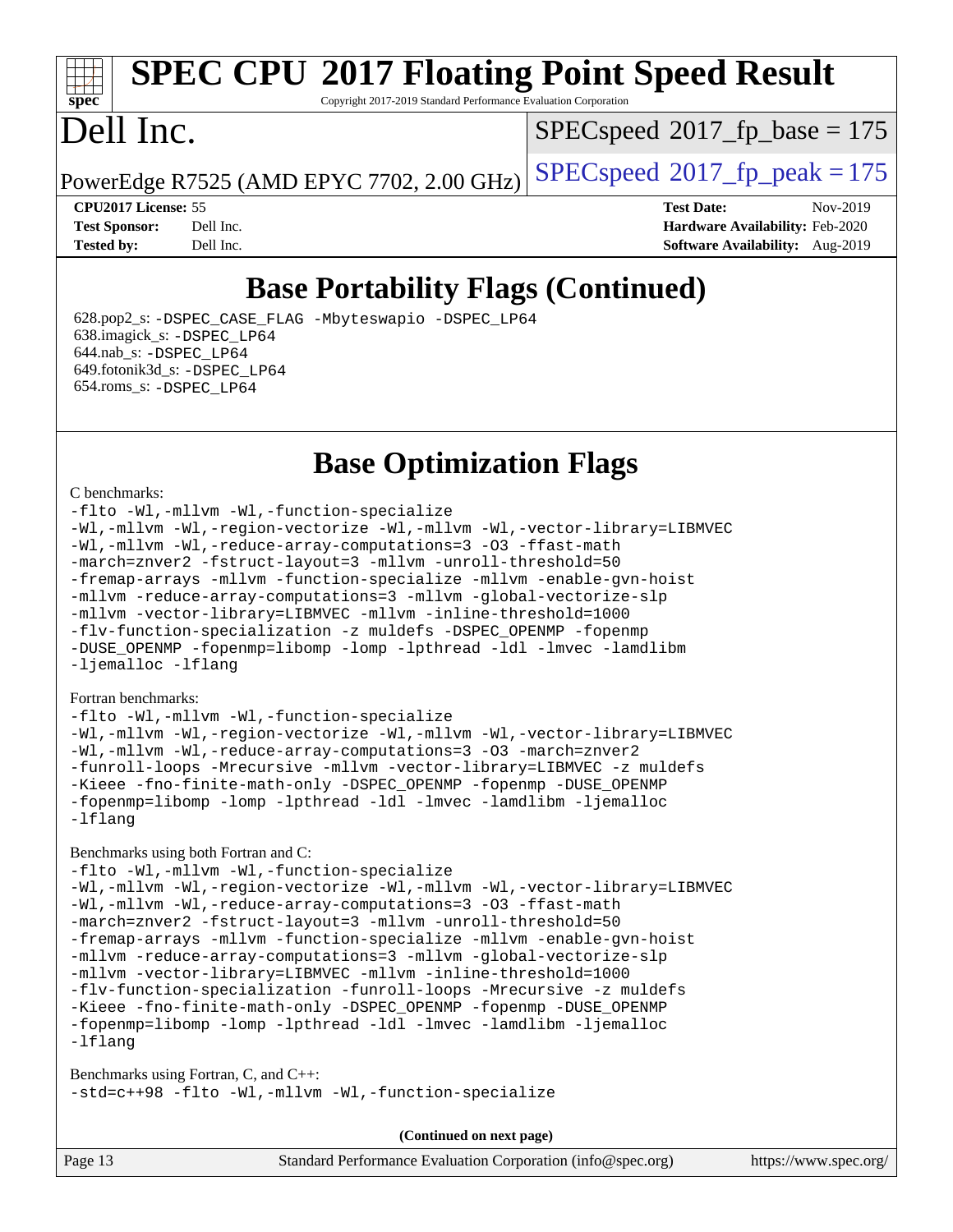Copyright 2017-2019 Standard Performance Evaluation Corporation

### Dell Inc.

**[spec](http://www.spec.org/)**

[SPECspeed](http://www.spec.org/auto/cpu2017/Docs/result-fields.html#SPECspeed2017fpbase)<sup>®</sup>2017 fp base = 175

PowerEdge R7525 (AMD EPYC 7702, 2.00 GHz)  $\left|$  [SPECspeed](http://www.spec.org/auto/cpu2017/Docs/result-fields.html#SPECspeed2017fppeak)®[2017\\_fp\\_peak = 1](http://www.spec.org/auto/cpu2017/Docs/result-fields.html#SPECspeed2017fppeak)75

**[CPU2017 License:](http://www.spec.org/auto/cpu2017/Docs/result-fields.html#CPU2017License)** 55 **[Test Date:](http://www.spec.org/auto/cpu2017/Docs/result-fields.html#TestDate)** Nov-2019 **[Test Sponsor:](http://www.spec.org/auto/cpu2017/Docs/result-fields.html#TestSponsor)** Dell Inc. **[Hardware Availability:](http://www.spec.org/auto/cpu2017/Docs/result-fields.html#HardwareAvailability)** Feb-2020 **[Tested by:](http://www.spec.org/auto/cpu2017/Docs/result-fields.html#Testedby)** Dell Inc. **[Software Availability:](http://www.spec.org/auto/cpu2017/Docs/result-fields.html#SoftwareAvailability)** Aug-2019

### **[Base Optimization Flags \(Continued\)](http://www.spec.org/auto/cpu2017/Docs/result-fields.html#BaseOptimizationFlags)**

[Benchmarks using Fortran, C, and C++](http://www.spec.org/auto/cpu2017/Docs/result-fields.html#BenchmarksusingFortranCandCXX) (continued): [-Wl,-mllvm -Wl,-region-vectorize](http://www.spec.org/cpu2017/results/res2019q4/cpu2017-20191208-20200.flags.html#user_CC_CXX_FCbase_F-region-vectorize_fb6c6b5aa293c88efc6c7c2b52b20755e943585b1fe8658c35afef78727fff56e1a56891413c30e36b8e2a6f9a71126986319243e80eb6110b78b288f533c52b) [-Wl,-mllvm -Wl,-vector-library=LIBMVEC](http://www.spec.org/cpu2017/results/res2019q4/cpu2017-20191208-20200.flags.html#user_CC_CXX_FCbase_F-use-vector-library_0a14b27fae317f283640384a31f7bfcc2bd4c1d0b5cfc618a3a430800c9b20217b00f61303eff223a3251b4f06ffbc9739dc5296db9d1fbb9ad24a3939d86d66) [-Wl,-mllvm -Wl,-reduce-array-computations=3](http://www.spec.org/cpu2017/results/res2019q4/cpu2017-20191208-20200.flags.html#user_CC_CXX_FCbase_F-reduce-array-computations_b882aefe7a5dda4e33149f6299762b9a720dace3e498e13756f4c04e5a19edf5315c1f3993de2e61ec41e8c206231f84e05da7040e1bb5d69ba27d10a12507e4) [-Wl,-mllvm -Wl,-suppress-fmas](http://www.spec.org/cpu2017/results/res2019q4/cpu2017-20191208-20200.flags.html#user_CC_CXX_FCbase_F-suppress-fmas_f00f00630e4a059e8af9c161e9bbf420bcf19890a7f99d5933525e66aa4b0bb3ab2339d2b12d97d3a5f5d271e839fe9c109938e91fe06230fb53651590cfa1e8) [-O3](http://www.spec.org/cpu2017/results/res2019q4/cpu2017-20191208-20200.flags.html#user_CC_CXX_FCbase_F-O3) [-ffast-math](http://www.spec.org/cpu2017/results/res2019q4/cpu2017-20191208-20200.flags.html#user_CC_CXX_FCbase_aocc-ffast-math) [-march=znver2](http://www.spec.org/cpu2017/results/res2019q4/cpu2017-20191208-20200.flags.html#user_CC_CXX_FCbase_aocc-march_3e2e19cff2eeef60c5d90b059483627c9ea47eca6d66670dbd53f9185f6439e27eb5e104cf773e9e8ab18c8842ce63e461a3e948d0214bd567ef3ade411bf467) [-fstruct-layout=3](http://www.spec.org/cpu2017/results/res2019q4/cpu2017-20191208-20200.flags.html#user_CC_CXX_FCbase_F-struct-layout) [-mllvm -unroll-threshold=50](http://www.spec.org/cpu2017/results/res2019q4/cpu2017-20191208-20200.flags.html#user_CC_CXX_FCbase_F-unroll-threshold_458874500b2c105d6d5cb4d7a611c40e2b16e9e3d26b355fea72d644c3673b4de4b3932662f0ed3dbec75c491a13da2d2ca81180bd779dc531083ef1e1e549dc) [-fremap-arrays](http://www.spec.org/cpu2017/results/res2019q4/cpu2017-20191208-20200.flags.html#user_CC_CXX_FCbase_F-fremap-arrays) [-mllvm -function-specialize](http://www.spec.org/cpu2017/results/res2019q4/cpu2017-20191208-20200.flags.html#user_CC_CXX_FCbase_F-function-specialize_233b3bdba86027f1b094368157e481c5bc59f40286dc25bfadc1858dcd5745c24fd30d5f188710db7fea399bcc9f44a80b3ce3aacc70a8870250c3ae5e1f35b8) [-mllvm -enable-gvn-hoist](http://www.spec.org/cpu2017/results/res2019q4/cpu2017-20191208-20200.flags.html#user_CC_CXX_FCbase_F-enable-gvn-hoist_e5856354646dd6ca1333a0ad99b817e4cf8932b91b82809fd8fd47ceff7b22a89eba5c98fd3e3fa5200368fd772cec3dd56abc3c8f7b655a71b9f9848dddedd5) [-mllvm -reduce-array-computations=3](http://www.spec.org/cpu2017/results/res2019q4/cpu2017-20191208-20200.flags.html#user_CC_CXX_FCbase_F-reduce-array-computations_aceadb8604558b566e0e3a0d7a3c1533923dd1fa0889614e16288028922629a28d5695c24d3b3be4306b1e311c54317dfffe3a2e57fbcaabc737a1798de39145) [-mllvm -global-vectorize-slp](http://www.spec.org/cpu2017/results/res2019q4/cpu2017-20191208-20200.flags.html#user_CC_CXX_FCbase_F-global-vectorize-slp_a3935e8627af4ced727033b1ffd4db27f4d541a363d28d82bf4c2925fb3a0fd4115d6e42d13a2829f9e024d6608eb67a85cb49770f2da5c5ac8dbc737afad603) [-mllvm -vector-library=LIBMVEC](http://www.spec.org/cpu2017/results/res2019q4/cpu2017-20191208-20200.flags.html#user_CC_CXX_FCbase_F-use-vector-library_e584e20b4f7ec96aa109254b65d8e01d864f3d68580371b9d93ed7c338191d4cfce20c3c864632264effc6bbe4c7c38153d02096a342ee92501c4a53204a7871) [-mllvm -inline-threshold=1000](http://www.spec.org/cpu2017/results/res2019q4/cpu2017-20191208-20200.flags.html#user_CC_CXX_FCbase_dragonegg-llvm-inline-threshold_b7832241b0a6397e4ecdbaf0eb7defdc10f885c2a282fa3240fdc99844d543fda39cf8a4a9dccf68cf19b5438ac3b455264f478df15da0f4988afa40d8243bab) [-flv-function-specialization](http://www.spec.org/cpu2017/results/res2019q4/cpu2017-20191208-20200.flags.html#user_CC_CXX_FCbase_F-flv-function-specialization) [-mllvm -loop-unswitch-threshold=200000](http://www.spec.org/cpu2017/results/res2019q4/cpu2017-20191208-20200.flags.html#user_CC_CXX_FCbase_F-loop-unswitch-threshold_f9a82ae3270e55b5fbf79d0d96ee93606b73edbbe527d20b18b7bff1a3a146ad50cfc7454c5297978340ae9213029016a7d16221274d672d3f7f42ed25274e1d) [-mllvm -unroll-threshold=100](http://www.spec.org/cpu2017/results/res2019q4/cpu2017-20191208-20200.flags.html#user_CC_CXX_FCbase_F-unroll-threshold_2755d0c78138845d361fa1543e3a063fffa198df9b3edf0cfb856bbc88a81e1769b12ac7a550c5d35197be55360db1a3f95a8d1304df999456cabf5120c45168) [-mllvm -enable-partial-unswitch](http://www.spec.org/cpu2017/results/res2019q4/cpu2017-20191208-20200.flags.html#user_CC_CXX_FCbase_F-enable-partial-unswitch_6e1c33f981d77963b1eaf834973128a7f33ce3f8e27f54689656697a35e89dcc875281e0e6283d043e32f367dcb605ba0e307a92e830f7e326789fa6c61b35d3) [-funroll-loops](http://www.spec.org/cpu2017/results/res2019q4/cpu2017-20191208-20200.flags.html#user_CC_CXX_FCbase_aocc-unroll-loops) [-Mrecursive](http://www.spec.org/cpu2017/results/res2019q4/cpu2017-20191208-20200.flags.html#user_CC_CXX_FCbase_F-mrecursive_20a145d63f12d5750a899e17d4450b5b8b40330a9bb4af13688ca650e6fb30857bbbe44fb35cdbb895df6e5b2769de0a0d7659f51ff17acfbef6febafec4023f) [-z muldefs](http://www.spec.org/cpu2017/results/res2019q4/cpu2017-20191208-20200.flags.html#user_CC_CXX_FCbase_aocc-muldefs) [-Kieee](http://www.spec.org/cpu2017/results/res2019q4/cpu2017-20191208-20200.flags.html#user_CC_CXX_FCbase_F-kieee) [-fno-finite-math-only](http://www.spec.org/cpu2017/results/res2019q4/cpu2017-20191208-20200.flags.html#user_CC_CXX_FCbase_aocc-fno-finite-math-only) [-DSPEC\\_OPENMP](http://www.spec.org/cpu2017/results/res2019q4/cpu2017-20191208-20200.flags.html#suite_CC_CXX_FCbase_DSPEC_OPENMP) [-fopenmp](http://www.spec.org/cpu2017/results/res2019q4/cpu2017-20191208-20200.flags.html#user_CC_CXX_FCbase_aocc-fopenmp) [-DUSE\\_OPENMP](http://www.spec.org/cpu2017/results/res2019q4/cpu2017-20191208-20200.flags.html#user_CC_CXX_FCbase_F-DUSE_OPENMP) [-fopenmp=libomp](http://www.spec.org/cpu2017/results/res2019q4/cpu2017-20191208-20200.flags.html#user_CC_CXX_FCbase_aocc-fopenmp_3eb6ab80166bcc84161ff8c20c8d5bc344f88119f45620444596454f7d72e99b7a0ceefc2d1b4d190bd07306bbfdfc20f11f5a2dc69c9b03c72239f8406741c3) [-lomp](http://www.spec.org/cpu2017/results/res2019q4/cpu2017-20191208-20200.flags.html#user_CC_CXX_FCbase_F-lomp) [-lpthread](http://www.spec.org/cpu2017/results/res2019q4/cpu2017-20191208-20200.flags.html#user_CC_CXX_FCbase_F-lpthread) [-ldl](http://www.spec.org/cpu2017/results/res2019q4/cpu2017-20191208-20200.flags.html#user_CC_CXX_FCbase_F-ldl) [-lmvec](http://www.spec.org/cpu2017/results/res2019q4/cpu2017-20191208-20200.flags.html#user_CC_CXX_FCbase_F-lmvec) [-lamdlibm](http://www.spec.org/cpu2017/results/res2019q4/cpu2017-20191208-20200.flags.html#user_CC_CXX_FCbase_F-lamdlibm) [-ljemalloc](http://www.spec.org/cpu2017/results/res2019q4/cpu2017-20191208-20200.flags.html#user_CC_CXX_FCbase_jemalloc-lib) [-lflang](http://www.spec.org/cpu2017/results/res2019q4/cpu2017-20191208-20200.flags.html#user_CC_CXX_FCbase_F-lflang)

### **[Base Other Flags](http://www.spec.org/auto/cpu2017/Docs/result-fields.html#BaseOtherFlags)**

[C benchmarks](http://www.spec.org/auto/cpu2017/Docs/result-fields.html#Cbenchmarks): [-Wno-return-type](http://www.spec.org/cpu2017/results/res2019q4/cpu2017-20191208-20200.flags.html#user_CCbase_F-Waocc-no-return-type)

[Fortran benchmarks](http://www.spec.org/auto/cpu2017/Docs/result-fields.html#Fortranbenchmarks): [-Wno-return-type](http://www.spec.org/cpu2017/results/res2019q4/cpu2017-20191208-20200.flags.html#user_FCbase_F-Waocc-no-return-type)

[Benchmarks using both Fortran and C](http://www.spec.org/auto/cpu2017/Docs/result-fields.html#BenchmarksusingbothFortranandC): [-Wno-return-type](http://www.spec.org/cpu2017/results/res2019q4/cpu2017-20191208-20200.flags.html#user_CC_FCbase_F-Waocc-no-return-type)

[Benchmarks using Fortran, C, and C++:](http://www.spec.org/auto/cpu2017/Docs/result-fields.html#BenchmarksusingFortranCandCXX) [-Wno-return-type](http://www.spec.org/cpu2017/results/res2019q4/cpu2017-20191208-20200.flags.html#user_CC_CXX_FCbase_F-Waocc-no-return-type)

### **[Peak Compiler Invocation](http://www.spec.org/auto/cpu2017/Docs/result-fields.html#PeakCompilerInvocation)**

[C benchmarks](http://www.spec.org/auto/cpu2017/Docs/result-fields.html#Cbenchmarks): [clang](http://www.spec.org/cpu2017/results/res2019q4/cpu2017-20191208-20200.flags.html#user_CCpeak_clang-c)

[Fortran benchmarks](http://www.spec.org/auto/cpu2017/Docs/result-fields.html#Fortranbenchmarks): [flang](http://www.spec.org/cpu2017/results/res2019q4/cpu2017-20191208-20200.flags.html#user_FCpeak_flang)

[Benchmarks using both Fortran and C](http://www.spec.org/auto/cpu2017/Docs/result-fields.html#BenchmarksusingbothFortranandC): [flang](http://www.spec.org/cpu2017/results/res2019q4/cpu2017-20191208-20200.flags.html#user_CC_FCpeak_flang) [clang](http://www.spec.org/cpu2017/results/res2019q4/cpu2017-20191208-20200.flags.html#user_CC_FCpeak_clang-c)

[Benchmarks using Fortran, C, and C++:](http://www.spec.org/auto/cpu2017/Docs/result-fields.html#BenchmarksusingFortranCandCXX) [clang++](http://www.spec.org/cpu2017/results/res2019q4/cpu2017-20191208-20200.flags.html#user_CC_CXX_FCpeak_clang-cpp) [clang](http://www.spec.org/cpu2017/results/res2019q4/cpu2017-20191208-20200.flags.html#user_CC_CXX_FCpeak_clang-c) [flang](http://www.spec.org/cpu2017/results/res2019q4/cpu2017-20191208-20200.flags.html#user_CC_CXX_FCpeak_flang)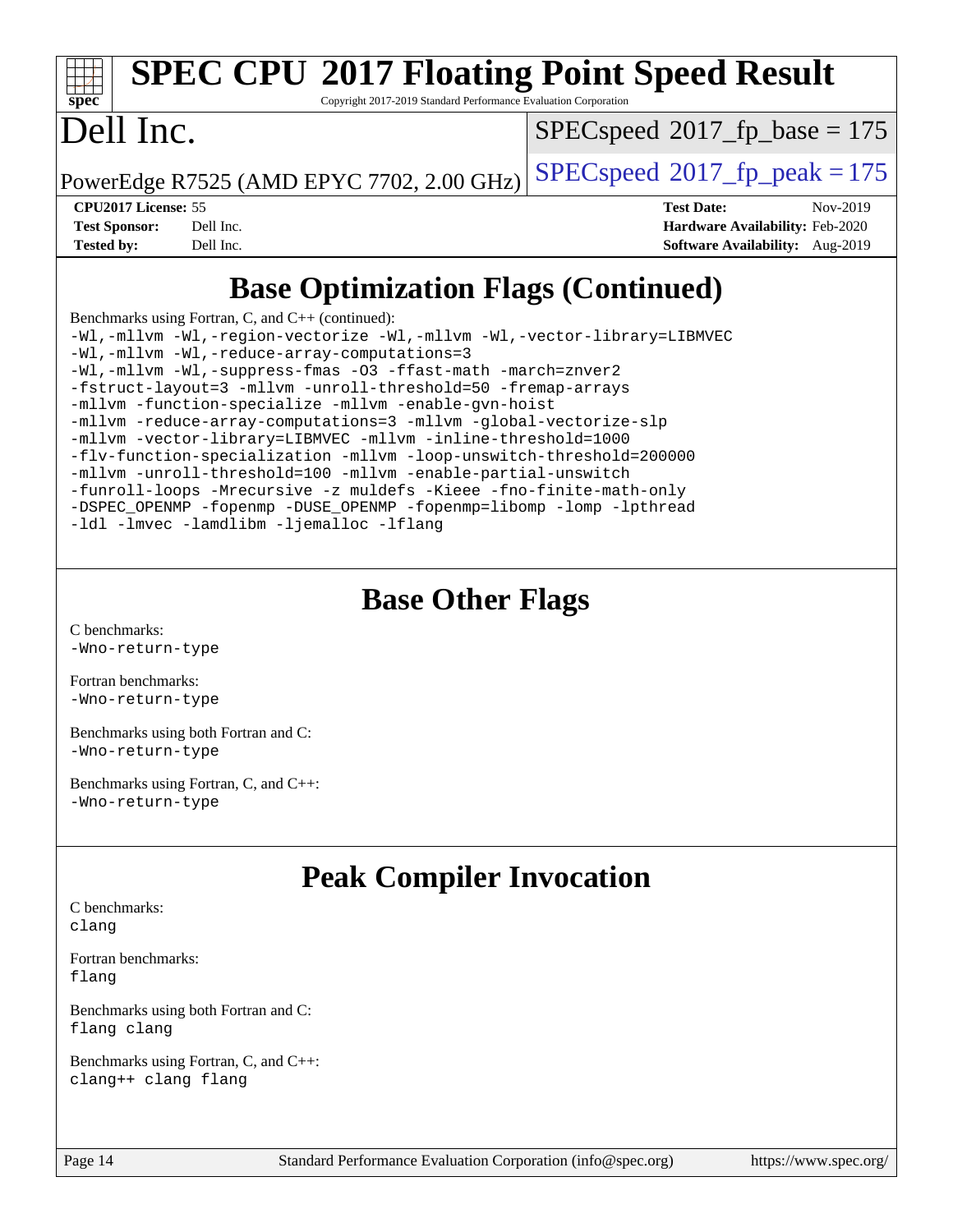Copyright 2017-2019 Standard Performance Evaluation Corporation

### Dell Inc.

**[spec](http://www.spec.org/)**

[SPECspeed](http://www.spec.org/auto/cpu2017/Docs/result-fields.html#SPECspeed2017fpbase)<sup>®</sup>2017 fp base = 175

PowerEdge R7525 (AMD EPYC 7702, 2.00 GHz)  $\left|$  [SPECspeed](http://www.spec.org/auto/cpu2017/Docs/result-fields.html#SPECspeed2017fppeak)®[2017\\_fp\\_peak = 1](http://www.spec.org/auto/cpu2017/Docs/result-fields.html#SPECspeed2017fppeak)75

**[Tested by:](http://www.spec.org/auto/cpu2017/Docs/result-fields.html#Testedby)** Dell Inc. **[Software Availability:](http://www.spec.org/auto/cpu2017/Docs/result-fields.html#SoftwareAvailability)** Aug-2019

**[CPU2017 License:](http://www.spec.org/auto/cpu2017/Docs/result-fields.html#CPU2017License)** 55 **[Test Date:](http://www.spec.org/auto/cpu2017/Docs/result-fields.html#TestDate)** Nov-2019 **[Test Sponsor:](http://www.spec.org/auto/cpu2017/Docs/result-fields.html#TestSponsor)** Dell Inc. **[Hardware Availability:](http://www.spec.org/auto/cpu2017/Docs/result-fields.html#HardwareAvailability)** Feb-2020

### **[Peak Portability Flags](http://www.spec.org/auto/cpu2017/Docs/result-fields.html#PeakPortabilityFlags)**

Same as Base Portability Flags

### **[Peak Optimization Flags](http://www.spec.org/auto/cpu2017/Docs/result-fields.html#PeakOptimizationFlags)**

**(Continued on next page)**

[C benchmarks](http://www.spec.org/auto/cpu2017/Docs/result-fields.html#Cbenchmarks):

 $619.$ lbm\_s: basepeak = yes

```
 638.imagick_s: -flto -Wl,-mllvm -Wl,-function-specialize
-Wl,-mllvm -Wl,-region-vectorize
-Wl,-mllvm -Wl,-vector-library=LIBMVEC
-Wl,-mllvm -Wl,-reduce-array-computations=3 -Ofast
-march=znver2 -mno-sse4a -fstruct-layout=5
-mllvm -vectorize-memory-aggressively
-mllvm -function-specialize -mllvm -enable-gvn-hoist
-mllvm -unroll-threshold=50 -fremap-arrays
-mllvm -vector-library=LIBMVEC
-mllvm -reduce-array-computations=3
-mllvm -global-vectorize-slp -mllvm -inline-threshold=1000
-flv-function-specialization -DSPEC_OPENMP -fopenmp
-DUSE_OPENMP -lmvec -lamdlibm -fopenmp=libomp -lomp
-lpthread -ldl -ljemalloc -lflang
 644.nab_s: Same as 638.imagick_s
Fortran benchmarks: 
603.bwaves s: basepeak = yes
649.fotonik3d<sub>-</sub>s: basepeak = yes
 654.roms_s: basepeak = yes
Benchmarks using both Fortran and C: 
621.wrf_s: basepeak = yes
 627.cam4_s: -flto -Wl,-mllvm -Wl,-function-specialize
-Wl,-mllvm -Wl,-region-vectorize
-Wl,-mllvm -Wl,-vector-library=LIBMVEC
-Wl,-mllvm -Wl,-reduce-array-computations=3 -Ofast
-march=znver2 -mno-sse4a -fstruct-layout=5
-mllvm -vectorize-memory-aggressively
-mllvm -function-specialize -mllvm -enable-gvn-hoist
```
Page 15 Standard Performance Evaluation Corporation [\(info@spec.org\)](mailto:info@spec.org) <https://www.spec.org/>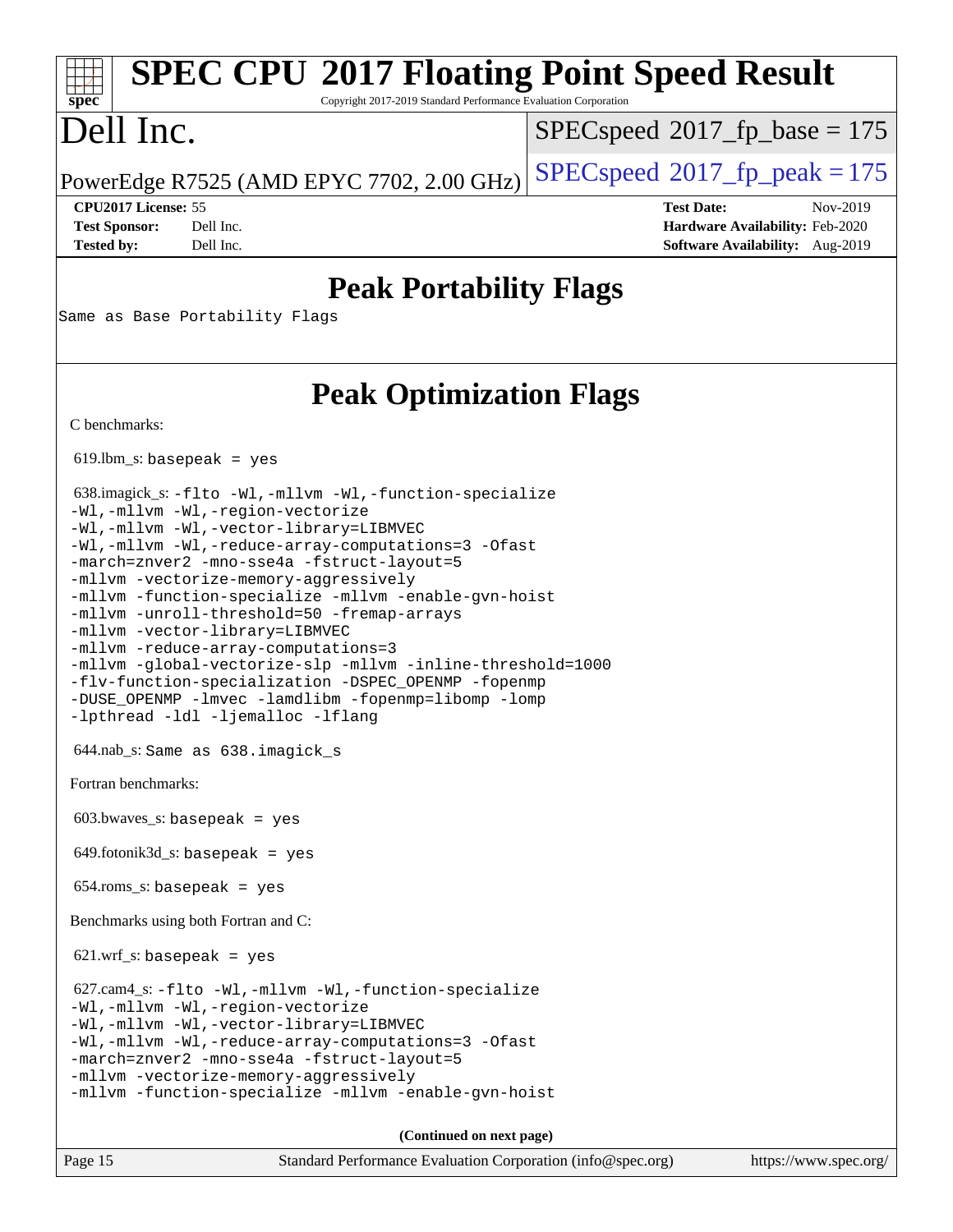#### **[spec](http://www.spec.org/) [SPEC CPU](http://www.spec.org/auto/cpu2017/Docs/result-fields.html#SPECCPU2017FloatingPointSpeedResult)[2017 Floating Point Speed Result](http://www.spec.org/auto/cpu2017/Docs/result-fields.html#SPECCPU2017FloatingPointSpeedResult)** Copyright 2017-2019 Standard Performance Evaluation Corporation Dell Inc. [SPECspeed](http://www.spec.org/auto/cpu2017/Docs/result-fields.html#SPECspeed2017fpbase)<sup>®</sup>2017 fp base = 175

PowerEdge R7525 (AMD EPYC 7702, 2.00 GHz)  $\left|$  [SPECspeed](http://www.spec.org/auto/cpu2017/Docs/result-fields.html#SPECspeed2017fppeak)®[2017\\_fp\\_peak = 1](http://www.spec.org/auto/cpu2017/Docs/result-fields.html#SPECspeed2017fppeak)75

**[CPU2017 License:](http://www.spec.org/auto/cpu2017/Docs/result-fields.html#CPU2017License)** 55 **[Test Date:](http://www.spec.org/auto/cpu2017/Docs/result-fields.html#TestDate)** Nov-2019 **[Test Sponsor:](http://www.spec.org/auto/cpu2017/Docs/result-fields.html#TestSponsor)** Dell Inc. **[Hardware Availability:](http://www.spec.org/auto/cpu2017/Docs/result-fields.html#HardwareAvailability)** Feb-2020 **[Tested by:](http://www.spec.org/auto/cpu2017/Docs/result-fields.html#Testedby)** Dell Inc. **[Software Availability:](http://www.spec.org/auto/cpu2017/Docs/result-fields.html#SoftwareAvailability)** Aug-2019

### **[Peak Optimization Flags \(Continued\)](http://www.spec.org/auto/cpu2017/Docs/result-fields.html#PeakOptimizationFlags)**

627.cam4\_s (continued):

[-mllvm -unroll-threshold=50](http://www.spec.org/cpu2017/results/res2019q4/cpu2017-20191208-20200.flags.html#user_peakCOPTIMIZE627_cam4_s_F-unroll-threshold_458874500b2c105d6d5cb4d7a611c40e2b16e9e3d26b355fea72d644c3673b4de4b3932662f0ed3dbec75c491a13da2d2ca81180bd779dc531083ef1e1e549dc) [-fremap-arrays](http://www.spec.org/cpu2017/results/res2019q4/cpu2017-20191208-20200.flags.html#user_peakCOPTIMIZE627_cam4_s_F-fremap-arrays) [-mllvm -vector-library=LIBMVEC](http://www.spec.org/cpu2017/results/res2019q4/cpu2017-20191208-20200.flags.html#user_peakCOPTIMIZEFOPTIMIZE627_cam4_s_F-use-vector-library_e584e20b4f7ec96aa109254b65d8e01d864f3d68580371b9d93ed7c338191d4cfce20c3c864632264effc6bbe4c7c38153d02096a342ee92501c4a53204a7871) [-mllvm -reduce-array-computations=3](http://www.spec.org/cpu2017/results/res2019q4/cpu2017-20191208-20200.flags.html#user_peakCOPTIMIZE627_cam4_s_F-reduce-array-computations_aceadb8604558b566e0e3a0d7a3c1533923dd1fa0889614e16288028922629a28d5695c24d3b3be4306b1e311c54317dfffe3a2e57fbcaabc737a1798de39145) [-mllvm -global-vectorize-slp](http://www.spec.org/cpu2017/results/res2019q4/cpu2017-20191208-20200.flags.html#user_peakCOPTIMIZE627_cam4_s_F-global-vectorize-slp_a3935e8627af4ced727033b1ffd4db27f4d541a363d28d82bf4c2925fb3a0fd4115d6e42d13a2829f9e024d6608eb67a85cb49770f2da5c5ac8dbc737afad603) [-mllvm -inline-threshold=1000](http://www.spec.org/cpu2017/results/res2019q4/cpu2017-20191208-20200.flags.html#user_peakCOPTIMIZE627_cam4_s_dragonegg-llvm-inline-threshold_b7832241b0a6397e4ecdbaf0eb7defdc10f885c2a282fa3240fdc99844d543fda39cf8a4a9dccf68cf19b5438ac3b455264f478df15da0f4988afa40d8243bab) [-flv-function-specialization](http://www.spec.org/cpu2017/results/res2019q4/cpu2017-20191208-20200.flags.html#user_peakCOPTIMIZE627_cam4_s_F-flv-function-specialization) [-O3](http://www.spec.org/cpu2017/results/res2019q4/cpu2017-20191208-20200.flags.html#user_peakFOPTIMIZE627_cam4_s_F-O3) [-funroll-loops](http://www.spec.org/cpu2017/results/res2019q4/cpu2017-20191208-20200.flags.html#user_peakFOPTIMIZE627_cam4_s_aocc-unroll-loops) [-Mrecursive](http://www.spec.org/cpu2017/results/res2019q4/cpu2017-20191208-20200.flags.html#user_peakFOPTIMIZE627_cam4_s_F-mrecursive_20a145d63f12d5750a899e17d4450b5b8b40330a9bb4af13688ca650e6fb30857bbbe44fb35cdbb895df6e5b2769de0a0d7659f51ff17acfbef6febafec4023f) [-Kieee](http://www.spec.org/cpu2017/results/res2019q4/cpu2017-20191208-20200.flags.html#user_peakEXTRA_FFLAGS627_cam4_s_F-kieee) [-fno-finite-math-only](http://www.spec.org/cpu2017/results/res2019q4/cpu2017-20191208-20200.flags.html#user_peakEXTRA_FFLAGS627_cam4_s_aocc-fno-finite-math-only) [-DSPEC\\_OPENMP](http://www.spec.org/cpu2017/results/res2019q4/cpu2017-20191208-20200.flags.html#suite_peakEXTRA_OPTIMIZE627_cam4_s_DSPEC_OPENMP) [-fopenmp](http://www.spec.org/cpu2017/results/res2019q4/cpu2017-20191208-20200.flags.html#user_peakEXTRA_OPTIMIZE627_cam4_s_aocc-fopenmp) [-DUSE\\_OPENMP](http://www.spec.org/cpu2017/results/res2019q4/cpu2017-20191208-20200.flags.html#user_peakEXTRA_OPTIMIZE627_cam4_s_F-DUSE_OPENMP) [-fopenmp=libomp](http://www.spec.org/cpu2017/results/res2019q4/cpu2017-20191208-20200.flags.html#user_peakEXTRA_LIBS627_cam4_s_aocc-fopenmp_3eb6ab80166bcc84161ff8c20c8d5bc344f88119f45620444596454f7d72e99b7a0ceefc2d1b4d190bd07306bbfdfc20f11f5a2dc69c9b03c72239f8406741c3) [-lomp](http://www.spec.org/cpu2017/results/res2019q4/cpu2017-20191208-20200.flags.html#user_peakEXTRA_LIBS627_cam4_s_F-lomp) [-lpthread](http://www.spec.org/cpu2017/results/res2019q4/cpu2017-20191208-20200.flags.html#user_peakEXTRA_LIBS627_cam4_s_F-lpthread) [-ldl](http://www.spec.org/cpu2017/results/res2019q4/cpu2017-20191208-20200.flags.html#user_peakEXTRA_LIBS627_cam4_s_F-ldl) [-lmvec](http://www.spec.org/cpu2017/results/res2019q4/cpu2017-20191208-20200.flags.html#user_peakEXTRA_FLIBSEXTRA_LIBS627_cam4_s_F-lmvec) [-lamdlibm](http://www.spec.org/cpu2017/results/res2019q4/cpu2017-20191208-20200.flags.html#user_peakEXTRA_FLIBSEXTRA_LIBS627_cam4_s_F-lamdlibm) [-ljemalloc](http://www.spec.org/cpu2017/results/res2019q4/cpu2017-20191208-20200.flags.html#user_peakEXTRA_LIBS627_cam4_s_jemalloc-lib) [-lflang](http://www.spec.org/cpu2017/results/res2019q4/cpu2017-20191208-20200.flags.html#user_peakEXTRA_LIBS627_cam4_s_F-lflang)

 $628.$ pop2\_s: basepeak = yes

[Benchmarks using Fortran, C, and C++:](http://www.spec.org/auto/cpu2017/Docs/result-fields.html#BenchmarksusingFortranCandCXX)

 $607.cactuBSSN_s$ : basepeak = yes

**[Peak Other Flags](http://www.spec.org/auto/cpu2017/Docs/result-fields.html#PeakOtherFlags)**

[C benchmarks](http://www.spec.org/auto/cpu2017/Docs/result-fields.html#Cbenchmarks): [-Wno-return-type](http://www.spec.org/cpu2017/results/res2019q4/cpu2017-20191208-20200.flags.html#user_CCpeak_F-Waocc-no-return-type)

[Fortran benchmarks](http://www.spec.org/auto/cpu2017/Docs/result-fields.html#Fortranbenchmarks): [-Wno-return-type](http://www.spec.org/cpu2017/results/res2019q4/cpu2017-20191208-20200.flags.html#user_FCpeak_F-Waocc-no-return-type)

[Benchmarks using both Fortran and C](http://www.spec.org/auto/cpu2017/Docs/result-fields.html#BenchmarksusingbothFortranandC): [-Wno-return-type](http://www.spec.org/cpu2017/results/res2019q4/cpu2017-20191208-20200.flags.html#user_CC_FCpeak_F-Waocc-no-return-type)

[Benchmarks using Fortran, C, and C++:](http://www.spec.org/auto/cpu2017/Docs/result-fields.html#BenchmarksusingFortranCandCXX) [-Wno-return-type](http://www.spec.org/cpu2017/results/res2019q4/cpu2017-20191208-20200.flags.html#user_CC_CXX_FCpeak_F-Waocc-no-return-type)

[The flags files that were used to format this result can be browsed at](tmsearch)

<http://www.spec.org/cpu2017/flags/aocc200-flags-B1-speed-Dell.html> <http://www.spec.org/cpu2017/flags/Dell-Platform-Flags-PowerEdge-revE7.html>

[You can also download the XML flags sources by saving the following links:](tmsearch) <http://www.spec.org/cpu2017/flags/aocc200-flags-B1-speed-Dell.xml> <http://www.spec.org/cpu2017/flags/Dell-Platform-Flags-PowerEdge-revE7.xml>